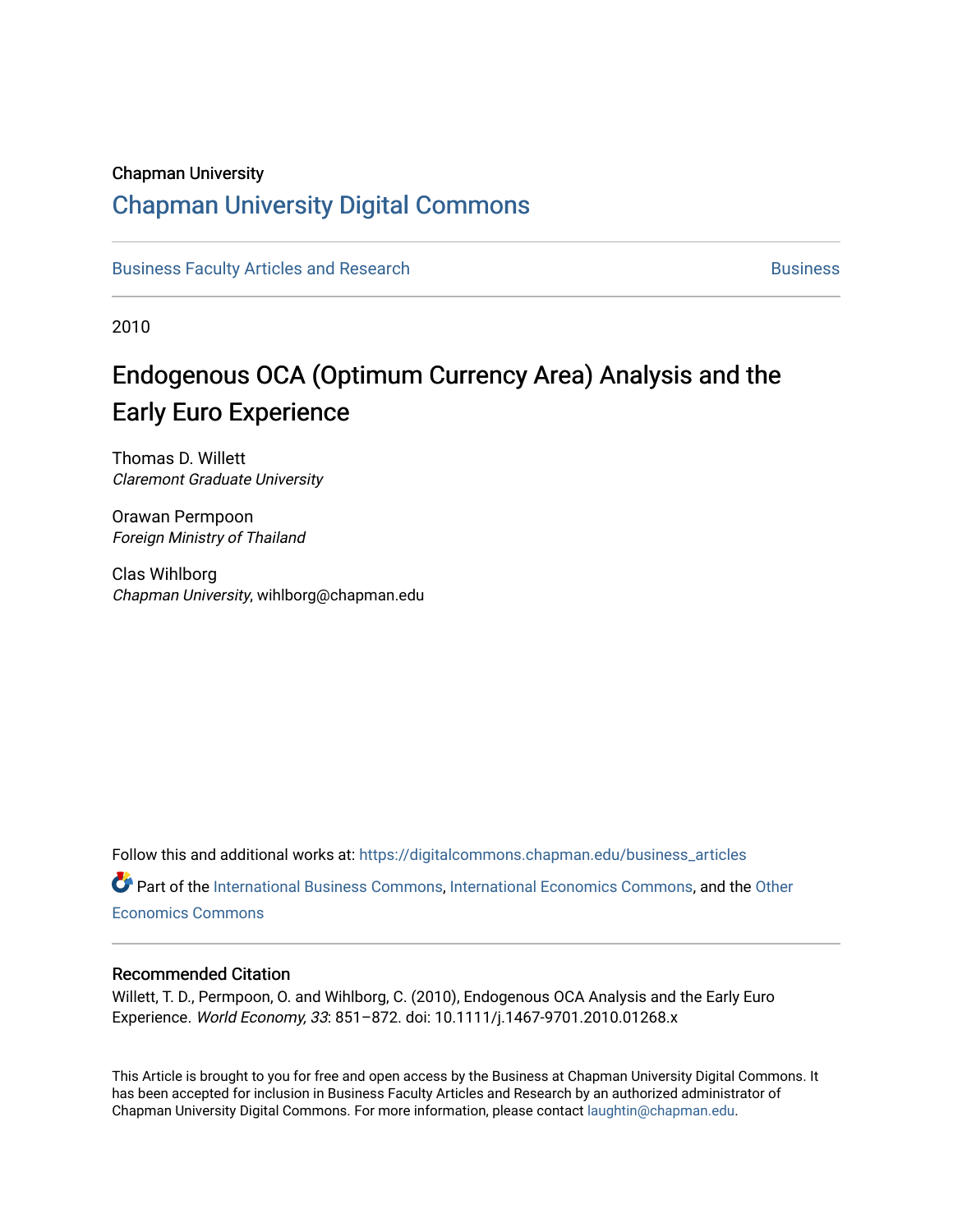# Endogenous OCA (Optimum Currency Area) Analysis and the Early Euro **Experience**

# **Comments**

This is the accepted version of the following article:

Willett, T. D., Permpoon, O. and Wihlborg, C. (2010), Endogenous OCA Analysis and the Early Euro Experience. World Economy, 33: 851–872. doi: 10.1111/j.1467-9701.2010.01268.x

which has been published in final form at [DOI: 10.1111/j.1467-9701.2010.01268.x](http://dx.doi.org/10.1111/j.1467-9701.2010.01268.x). This article may be used for non-commercial purposes in accordance with [Wiley Terms and Conditions for Self-Archiving](http://olabout.wiley.com/WileyCDA/Section/id-820227.html#terms).

Copyright Wiley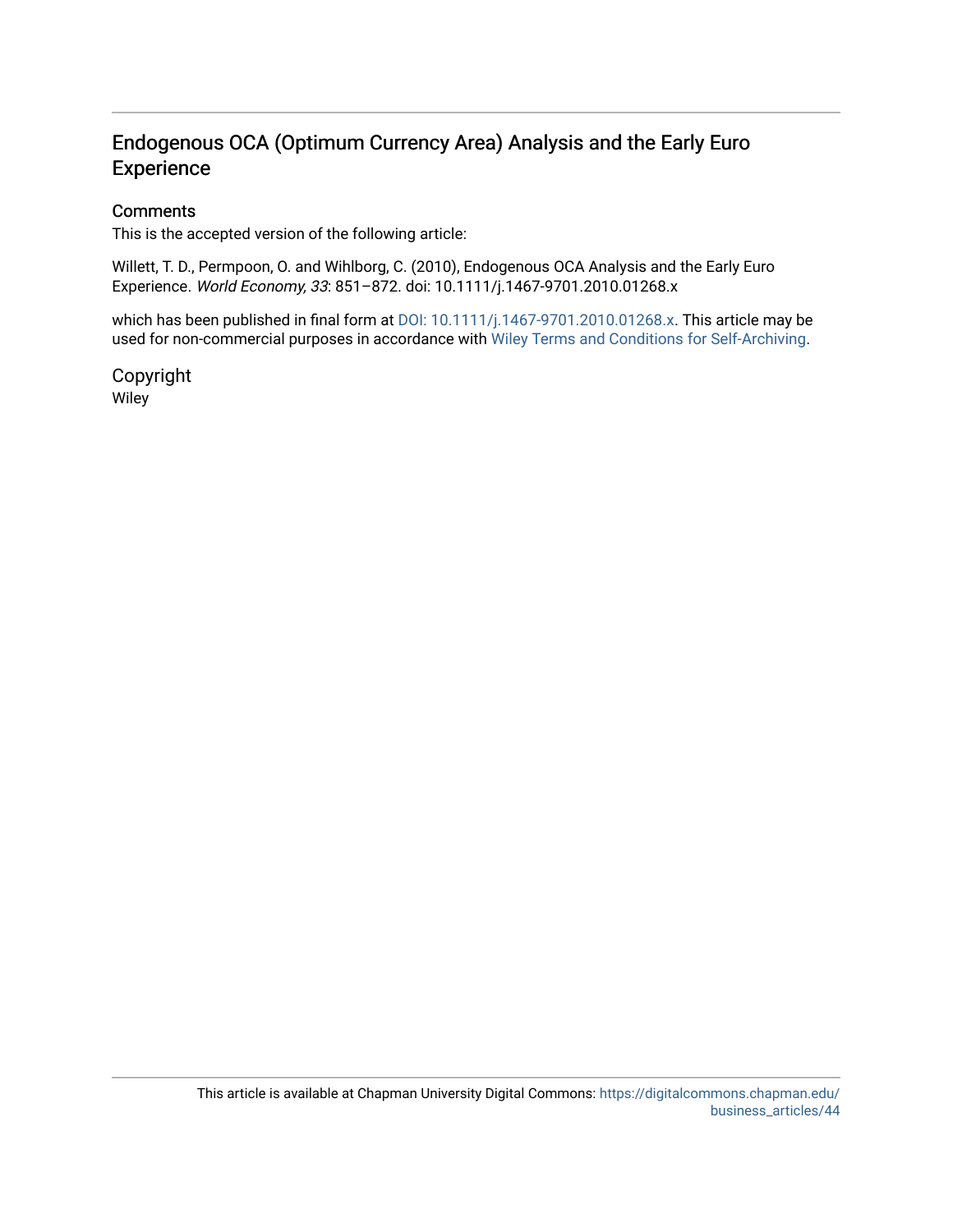### **Endogenous OCA Analysis and the Early Euro Experience**

Thomas D. Willett<sup>\*</sup>, Orawan Permpoon<sup>[+](#page-2-1)</sup>

and Clas Wihlborg[±](#page-2-2)

Abstract. Some have argued that the endogenous responses to the formation of a currency area are so strong that one need not worry about optimum currency area conditions ex ante. We argue that this is much too strong a conclusion. We draw on a number of recent studies to evaluate the endogeneity experiences of the euro zone in three major areas; trade flows, business cycle synchronization, and structural reforms to improve labor and product market flexibility. Simple before and after comparisons are insufficient for analysis of endogeneity. The experiences of non-euro Western European economies suggest that broader trends also had considerable influence on trade and business cycle patterns. While trade and macroeconomic conditions rose substantially within the euro zone, they also rose with and among other European economies. We argue that political economy considerations tend to dampen the magnitude of endogeneity efforts on structural reforms and that meeting conditions for entry may be a more powerful mechanism in this are than subsequent endogenous responses. We also discuss a number of areas for further research.

 $\overline{a}$ 

<span id="page-2-0"></span><sup>∗</sup> Corresponding author Thomas .Willett @ cgu.edu We would like to thank two referees and the participants in the Claremont workshop on international money and finance for helpful comments.

Horton Professor of Economics, Claremont Graduate University and Claremont McKenna College, and Director, Claremont Institute of Economic Policy Studies

<span id="page-2-1"></span><sup>+</sup> Foreign Ministry of Thailand

<span id="page-2-2"></span><sup>±</sup> Chapman University and Research Associate Claremont Institute of Economic Policy Studies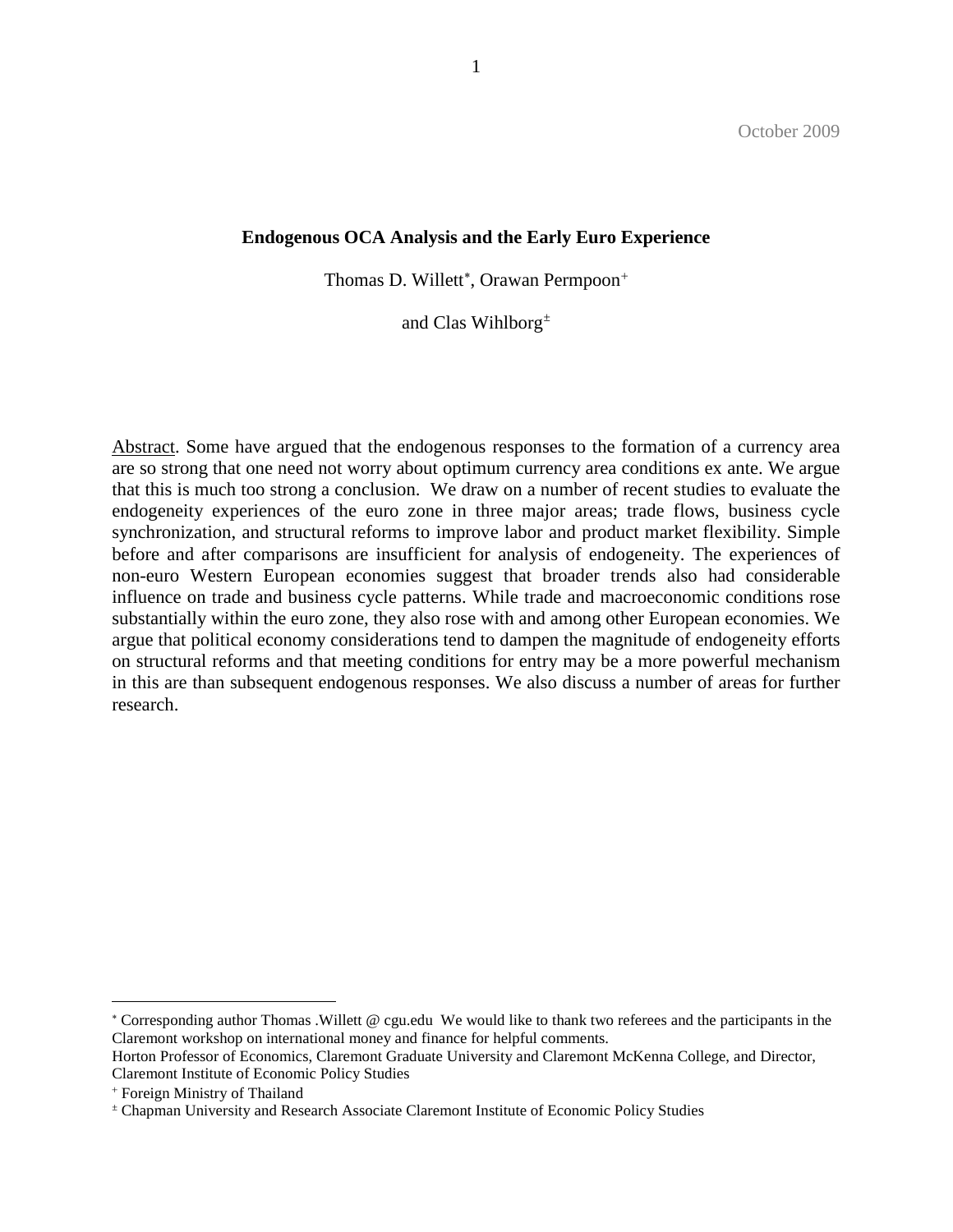# **List of Figures:**

Figure 1. Average internal and external trade ratios (as a percentage of total trade) of the euro zone- and the non-euro zone groups of European countries.

Figure 2. Internal and external ratios of sum of trade to sum of total trade of the euro zone and the non-euro zone groups of European countries

Figure 3: Weighted average of one year growth correlations among euro zone countries

Figure 4: Weighted average of one year growth correlations between euro zone and non-euro countries

Figure 5: Weighted average of one year growth correlations among non-euro countries

Figure 6: Weighted average of deviation-from-trend correlations among euro zone countries

Figure 7: Weighted average of deviation-from-trend correlations between euro zone and noneuro countries

Figure 8: Weighted average of one year growth correlations among non-euro countries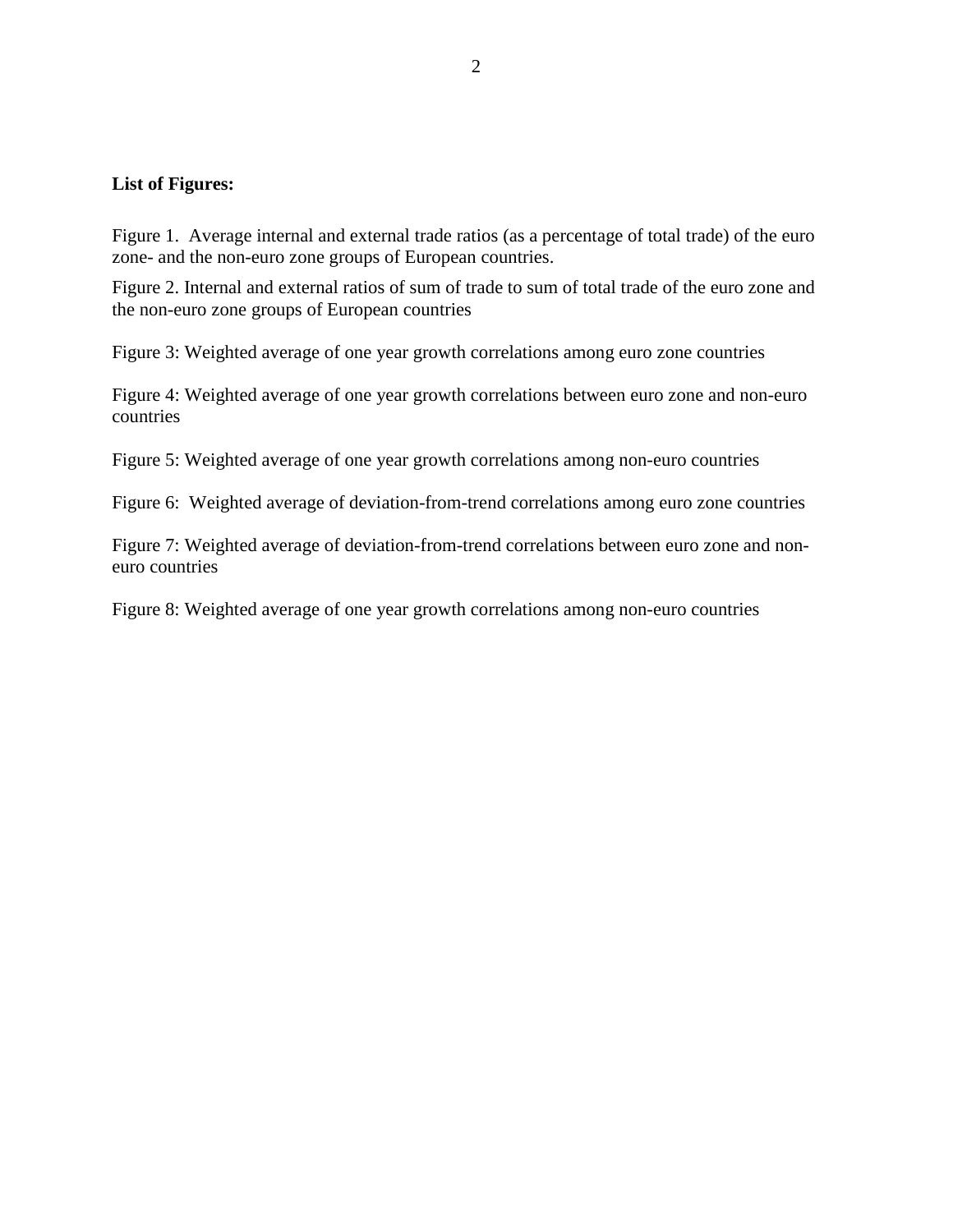# **1. Introduction**

One of the most important recent developments in the Optimum Currency Area (OCA) literature has been the analysis of how the formation of a currency area can affect factors that influence how well the currency area will work. Such considerations have been aptly named endogenous OCA analysis by Jeffrey Frankel and Andrew Rose (1998). In general, potential members of a monetary union would be expected to meet the OCA criteria better ex post than ex ante. Therefore it makes sense to apply the standard ex ante OCA criteria somewhat less stringently. If a country comes close but does not quite fully meet the criteria ex ante, it should likely go ahead and join a currency union since the odds are high that it would satisfy the criteria ex post.

There is a danger with such analysis, however. Those who favor a currency union, dollarization, or some other form of hard fix may exaggerate the degree of endogeneity and some have gone so far as to suggest that almost any currency union can become optimal ex post<sup>[1](#page-4-0)</sup>. Such arguments have been made in the discussion of a possible Asian common currency<sup>[2](#page-4-1)</sup>.

Views are decidedly mixed on how well the European common currency has worked to date. While many champion its success, others point to the lack of the substantially improved macroeconomic performance that had been predicted by some advocates. David Marsh (2009) argues, "The arresting truth about the Euro is that extreme judgments on its track record and

<span id="page-4-0"></span><sup>&</sup>lt;sup>1</sup> Corsetti and Pesenti (2002) show that even where monetary unification does not generate increased economic integration, private sector response could lead to a self validating optimal currency area. They also show that under some condition flexible exchange rates could be superior in welfare terms even if a currency area was selfvalidating. It is not clear, however, that the Corsetti-Pesenti model captures the elements that would most strongly affect the operation of actual currency area. As we discuss later, political economy considerations may undercut the economic efficiency considerations analyzed by Corsetti and Pesenti.

<span id="page-4-1"></span><sup>2</sup> See, the analysis and references in Willett, Permpoon, and Srisorn (2009).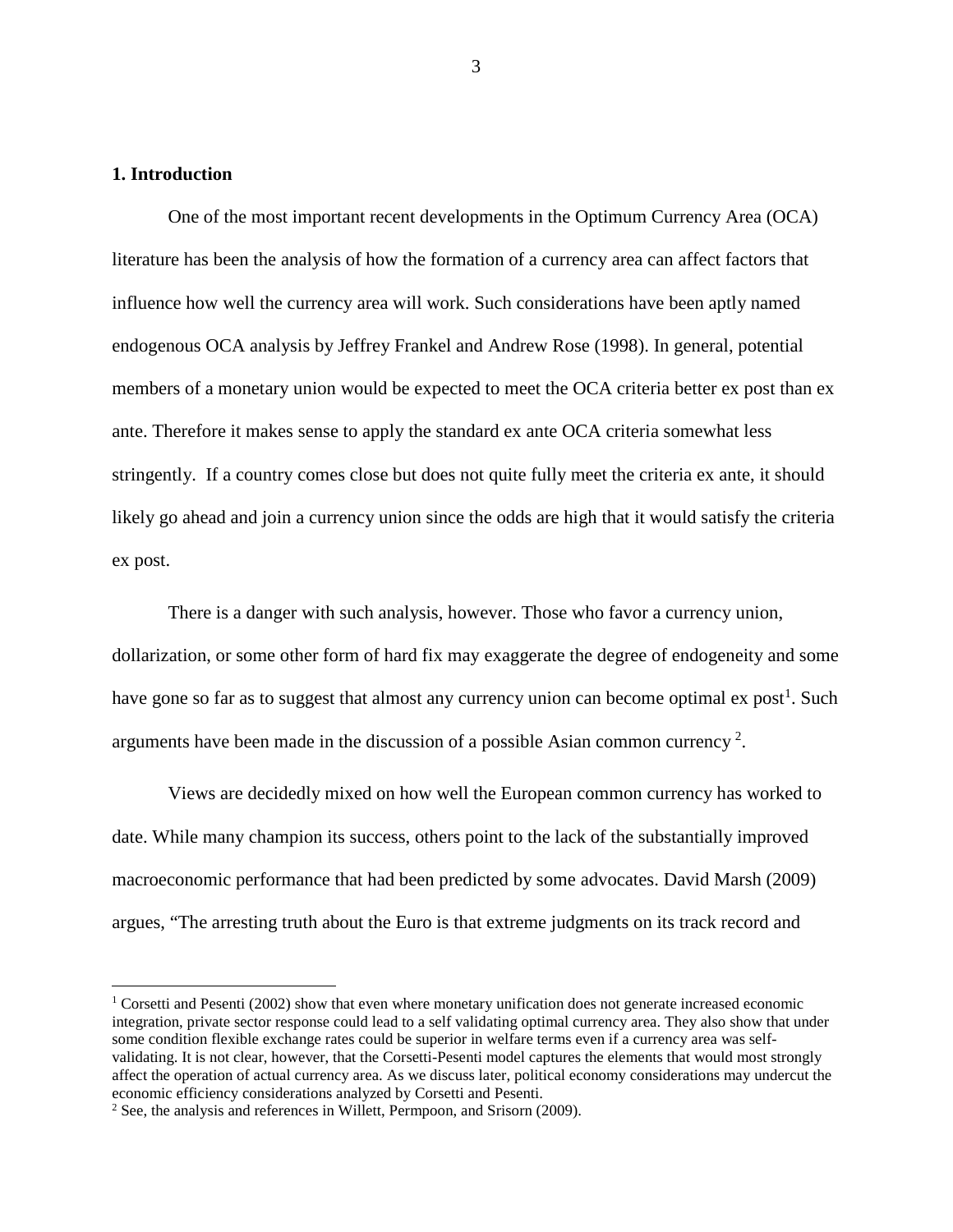prospects, both positive and negative, can be defended with equal robustness." (p.4) While we agree with Marsh that it is still too soon to tell just how well the economic performance of the euro zone will ultimately turn out to be, we believe that there is quite sufficient evidence from its first decade of performance to render the not surprising judgment that many of both the strongest advocates and critics missed the mark in their predictions. The euro certainly has not been the disaster that some feared. But neither has it been an unqualified boon to all of the member economies. Marsh (2009, p.9) reports an opinion poll taken shortly before the beginning of the current global crisis that found more than two-thirds of Italian, French, and Spanish citizens and more than half of Germans believed that the euro had had an overall negative effect on their economies. The financial crisis in 2008-9 has not changed the assessment of the EMU so far. While it has been pointed out that the common currency has eliminated problems of competitive depreciation within the euro area, overall the Euro countries do not seem to have fared substantially worse or better on the average than non-euro countries in Europe.

While the formal literature on endogenous OCA analysis is of recent vintage, several of the considerations at issue have long been a matter of dispute among economists and political officials. As Coeure (2004) argues "the endogeneity of OCA criteria has been at the very heart of the political debate on EMU. In a nutshell, this debate has opposed the (loosely speaking) 'French' view that monetary union per se would accelerate the integration of European markets and a 'German' view that monetary union should only be the 'crowning' of the integration of European markets." (pp.342-343) Recent analysis of endogenous OCA considerations suggests that in many areas relevant for OCA criteria it is difficult to draw clear cut theoretical conclusions. For example, analysis based on economic efficiency considerations alone can make one optimistic about the likelihood of major endogenous reform to increase the flexibility of the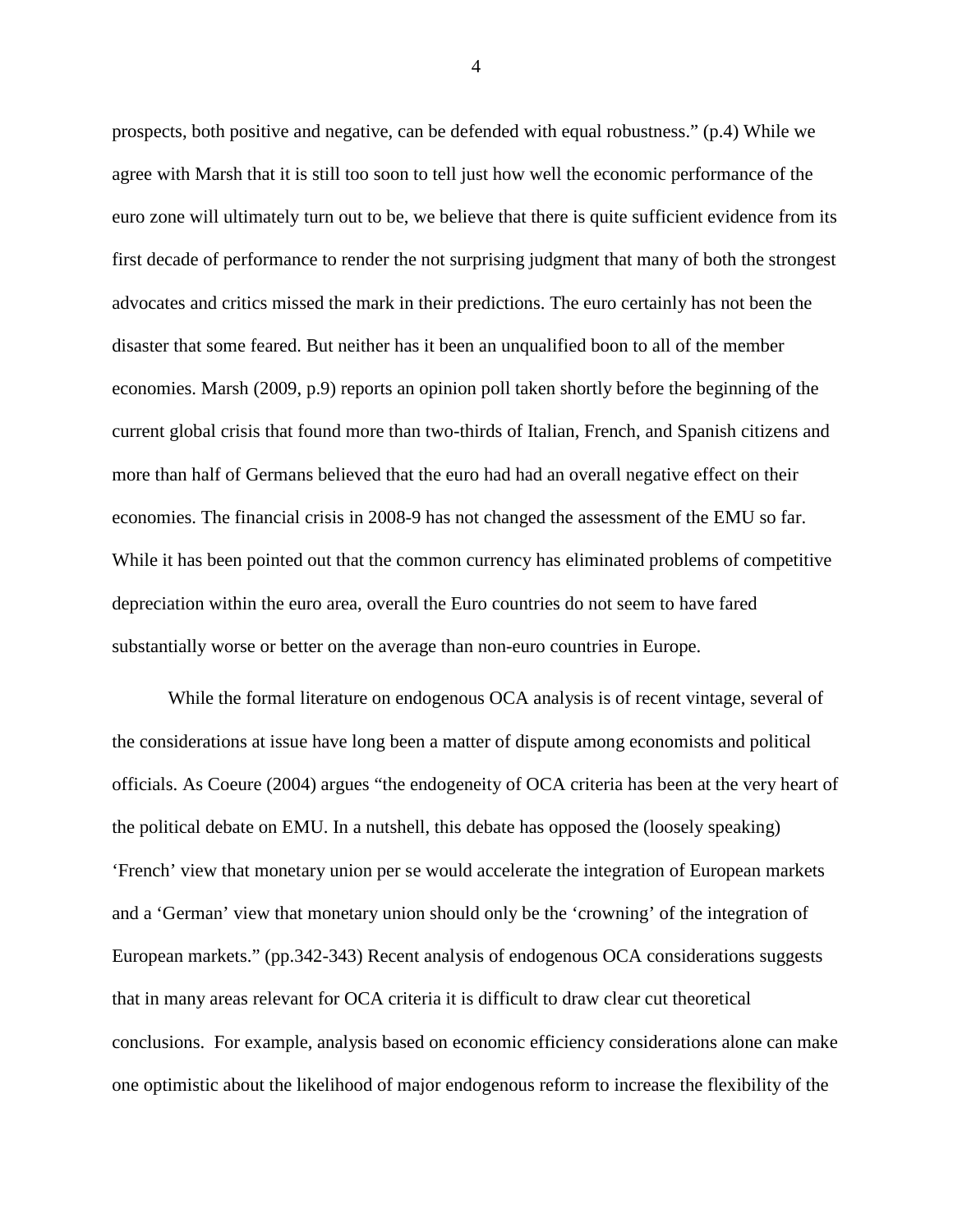domestic economy. We argue that broader political economy analysis suggests that many rigidities are the result of rent seeking behavior and those who have been privileged are unlikely to give up their rents without a fight. Thus a political economy approach is much less optimistic. What we need to know more about is the relative strength of such opposing considerations. It is important to recognize that if a country is not already close to meeting the OCA criteria then it is not sufficient that endogenous responses just go in the right direction. They must be sufficiently strong to make a major difference. Argentina provides a sad example. It appears that the establishment of a currency board did on balance lead to an increase in labor market flexibility, but not by nearly enough to avoid catastrophe. (See Willett (2002)). A little reflection should make it not surprising that the formation of the euro has not generated sufficient positive endogeneities to generate remarkably improved economic performance. After all the economic effects of a currency union should in most respects closely parallel those of other forms of hard fixes and the substantial empirical literature on the effects of fixed rates on macroeconomic performance has reached substantially varying results.<sup>[3](#page-6-0)</sup>

In this paper we draw on a number of recent studies to evaluate the endogeneity of OCA criteria within the euro zone in three major areas; trade flows, business cycle synchronization, and structural reforms to improve labor and product market flexibility<sup>[4](#page-6-1)</sup>. In the first area, there is widespread consensus that the fixing of exchange rates should increase intra area trade – the

<span id="page-6-0"></span><sup>&</sup>lt;sup>3</sup> For an excellent recent review of this literature see Tavlas et al (2008).

<span id="page-6-1"></span><sup>4</sup> Two recent papers have surveyed much of the endogenous OCA literature, Paul De Grauwe and Francesco Paolo Mongelli (2005) in the context of the Euro and Barry Eichengreen (2002) in the context of the debate over dollarization. The European Central Bank recently held a major conference on this subject. The contributions from that conference are ably surveyed in Mongelli and Vega (2006). We will not duplicate their fine surveys by summarizing in detail the recent literature, but will draw upon them to offer brief characterizations of this literature and raise some considerations that we think are new or at least insufficiently emphasized. We also draw heavily on the provisional version of the massive study by the European Commission on EMU@10.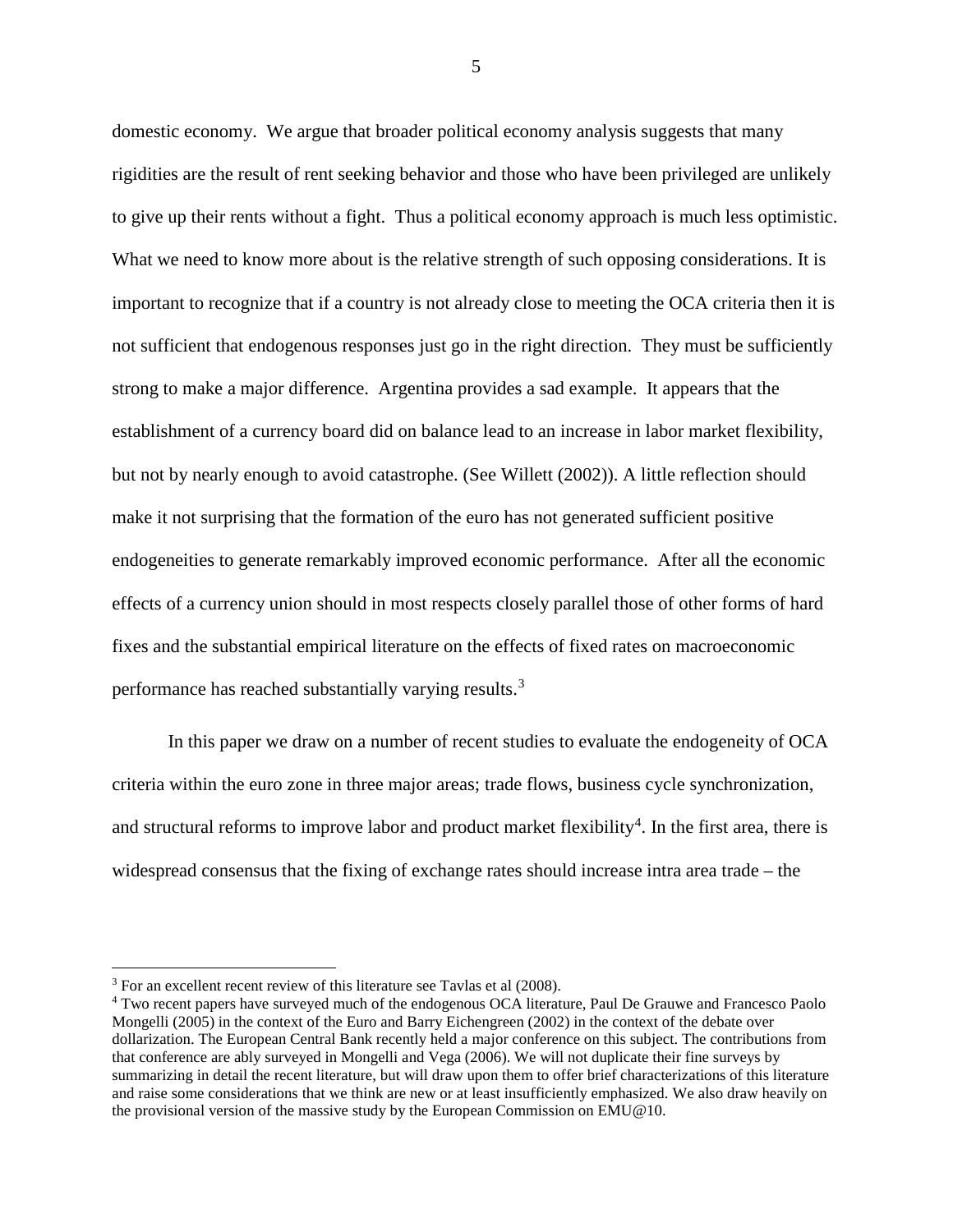questions are by how much and over what time frame?<sup>[5](#page-7-0)</sup> The second area of business cycle synchronization is influenced both by the first area of the magnitude of changes in trade flows, by their composition between intra and inter industry trade, and by patterns of shocks including national fiscal policies, which may have considerable exogenous components. We find, as have a number of other studies, that there has been a post euro increase in both intra area trade and business cycle synchronization. While this is consistent with endogenous responses, we find that similar increases have occurred between the euro zone countries and other Western European countries. Thus, simple before and after comparisons will fail to give an accurate picture of the degree of endogenous responses generated by the common currency itself. In our third area to be investigated, increases in the flexibility of domestic economies, some responses may come directly through private sector responses, but most discussions focus primarily on government induced policy reform. Here we would expect political economy considerations to play a stronger role and our review of recent analysis in this area suggests that they indeed do. As with fiscal policy, it appears that the need to meet initial entry requirements for joining the euro zone provided a much stronger spur to reforms than have the realities of living with fixed rates since.

## **2. Effects on Trade Flows**

There has been a substantial disconnect between the previous literature on the trade effects of exchange rate uncertainty and the literature on currency unions. Studies have generally found the first type of effect to be fairly small while the work on currency unions by Andy Rose found huge effects; his initial estimates suggest a doubling or tripling of trade from joining a

<span id="page-7-0"></span> <sup>5</sup> **Theoretically the fixing of exchange rates can have a negative as well as a positive impact on intra-euro trade as noted, for example, by Glick and Wihlborg (1997)**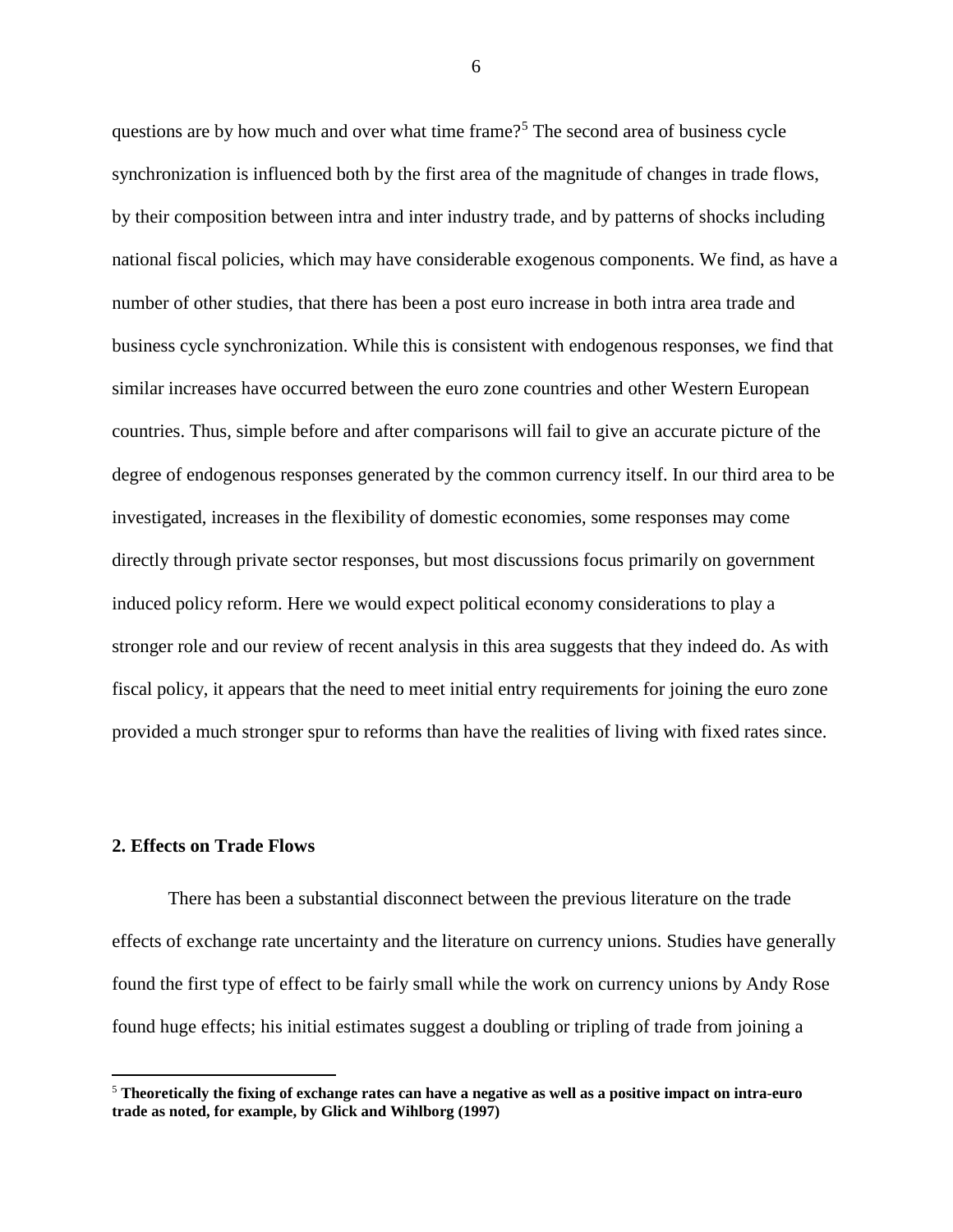currency union [Rose, Lockwood, and Quah (2000)]. It was pointed out later that Rose's results were driven by small and poor countries adopting the currency of larger country (Persson, 2001). Later, Baldwin (2006) reported that the initial intra trade effect of euro, adoption of a common currency by large countries, was only five to ten percent with the caution that the figure may change with the new data.

Intra euro country trade as a percent of GDP grew very rapidly from around 25% in the mid 1990s to over 40% by 2000. This growth has since leveled off and the ratios for 2001 through 2004 have fluctuated in the range of 40 to 42%. This does not fit with standard assumptions about the dynamics of the effects of creating a common currency. Some studies such as the UK Treasury's economic review have assumed that full adjustment would take 20 to 30 years, but no theoretical basis for such an expectation has been offered.

In order to get a cleaner picture of the effects of the euro on trade patterns we look at trade among groups of countries relative to total trade, rather than relative to GDP. If the euro has reduced the costs of trading within the currency union relative to costs of trading between currency areas, intra euro trade in percent of total trade of the euro countries should have increased. Figure 1 shows averages of euro- and European non-euro countries' trade shares with euro and non –euro countries. Figure 2 shows trade shares defined as ratios of the sum of trade within a group or between groups of countries relative to the sum of total trade of each group. The non-euro countries are Norway, Sweden, Switzerland and the UK.<sup>[6](#page-8-0)</sup> The figures show intraeuro trade relative to total trade of the euro countries, trade between euro and the non-euro countries relative to total trade of euro and the non-euro countries, and trade between non-euro countries relative to total trade of these countries. The patterns are very similar in the two

<span id="page-8-0"></span> <sup>6</sup> Denmark was not included because while it has adopted the euro it has maintained a fixed rate with the euro, making it difficult to classify as in or out for our purposes.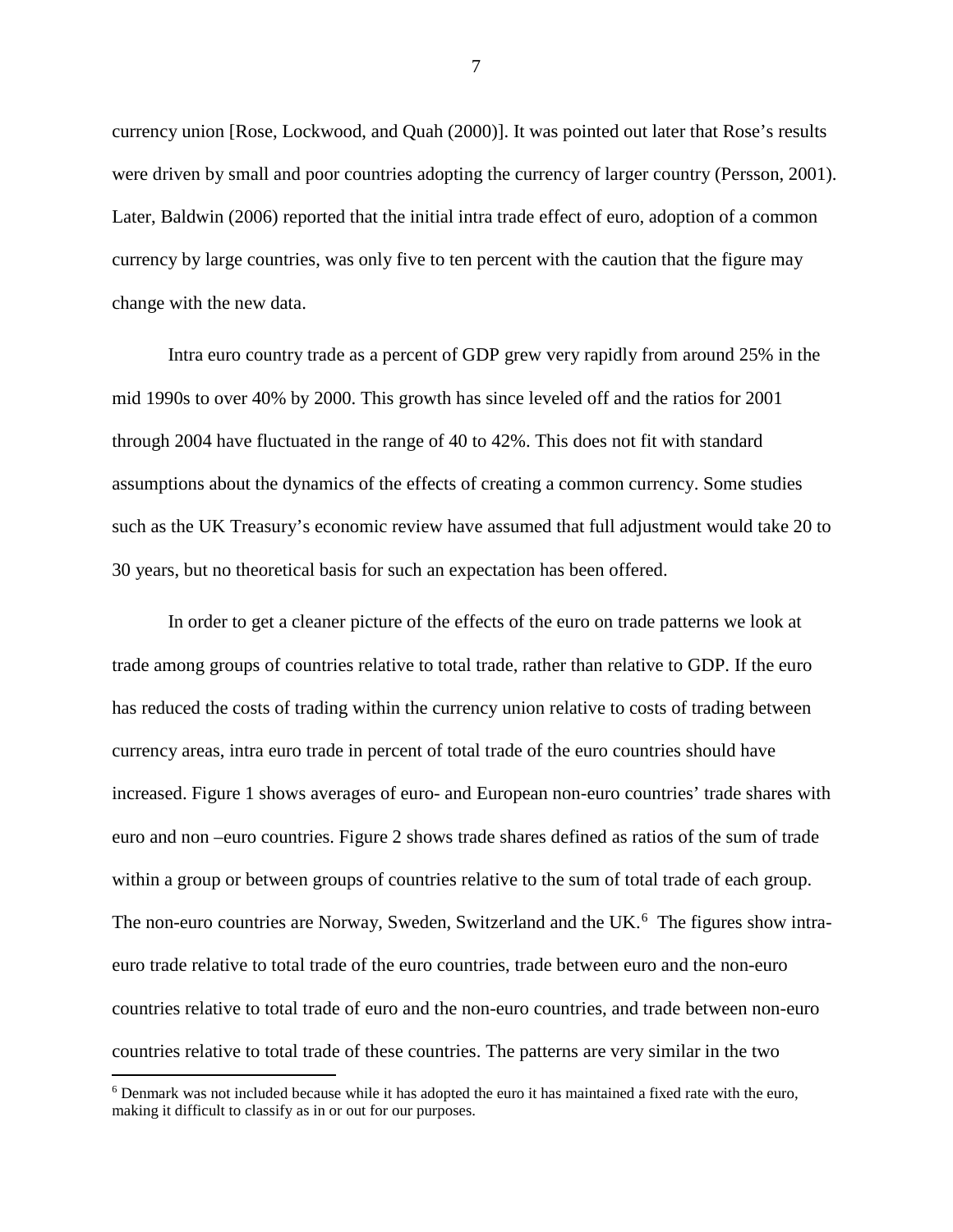figures. Both figures show that the introduction of the euro in January 1999 was initially associated with a substantial increase in the ratio of intra-euro trade to the total trade for the euro countries. It is also clear from the figures, however, that looking just immediately before and after the introduction of the euro can be quite misleading. There was no substantial increase in this intra-euro trade share over the whole period 1994-2004. The years 1997 and 1998 were years with substantial declines in the intra-euro trade share and the increase in the trade share in 1999 looks like a restoration of normal trade patterns**.** Thus is may be worth investigating whether the policies of convergence to the Maastricht criteria in some way actually inhibited euro zone trade before 1999.



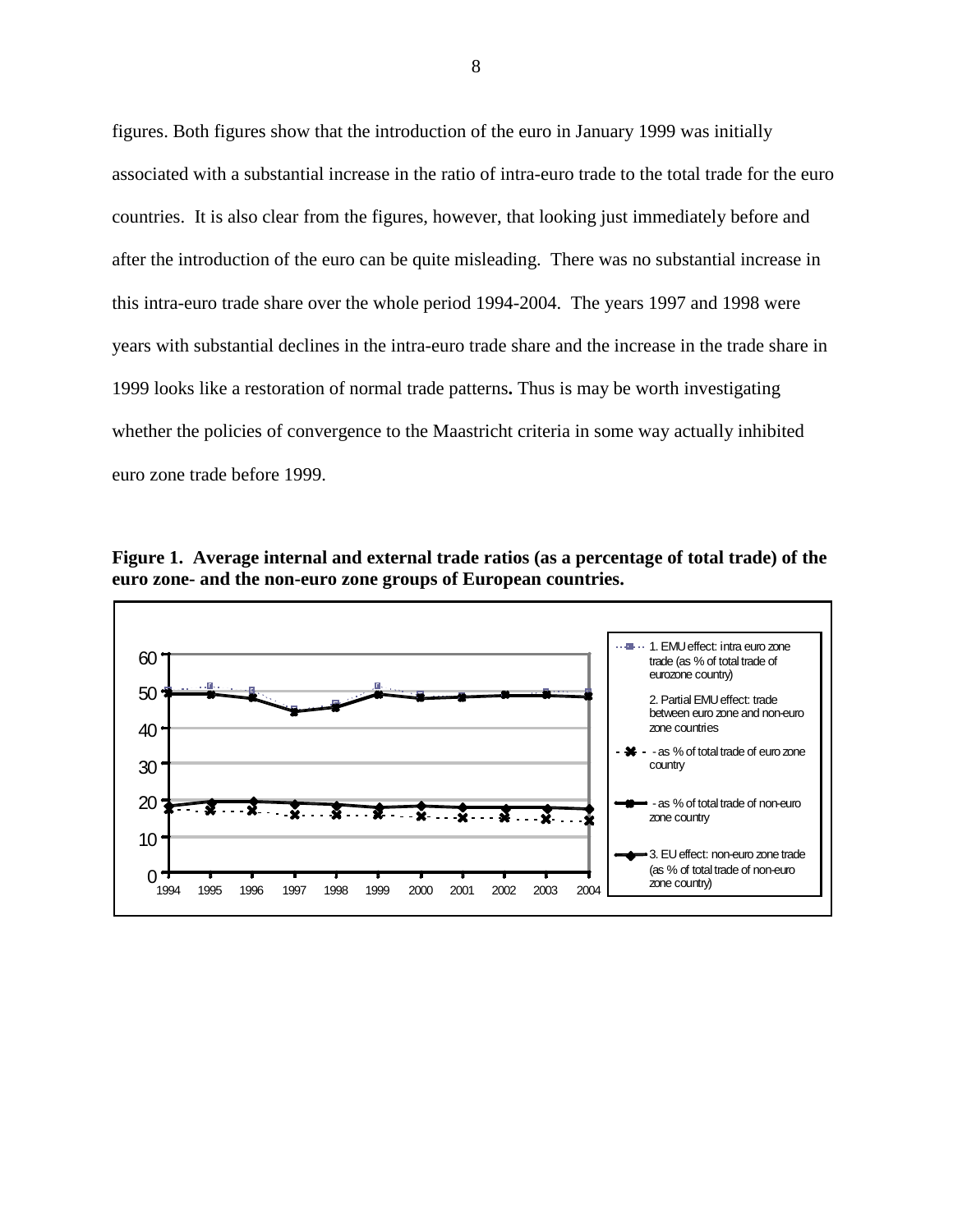

**Figure 2. Internal and external ratios of sum of trade to sum of total trade of the euro zone and the non-euro zone groups of European countries**

It can also be observed that the share of trade of the non-euro countries with the euro countries follows the same pattern as the intra-euro trade. In other words, the share falls in 1997- 98 and increases again in 1999. The share of trade of the euro countries with the non-euro countries seems to be trending downwards during the whole period, however. Neither of these observations is easily explained by the creation of the EMU. Finally, the intra non-euro country trade as percent of total non-euro country trade remains more or less constant during the period.

A more favorable view of trade creation effects is given by looking at the ratios of intra euro trade to GDP. These do jump around the time of euro creation. So, however, do the ratios for our non-euro groups, suggesting that other factors than the creation of a currency union were at work. This is discussed further below.

An important issue concerns the expected time pattern of the trade effects of the euro. A clear pattern of adjustment is not evident in Figures 1 and 2. Only the years 1997-98 stand out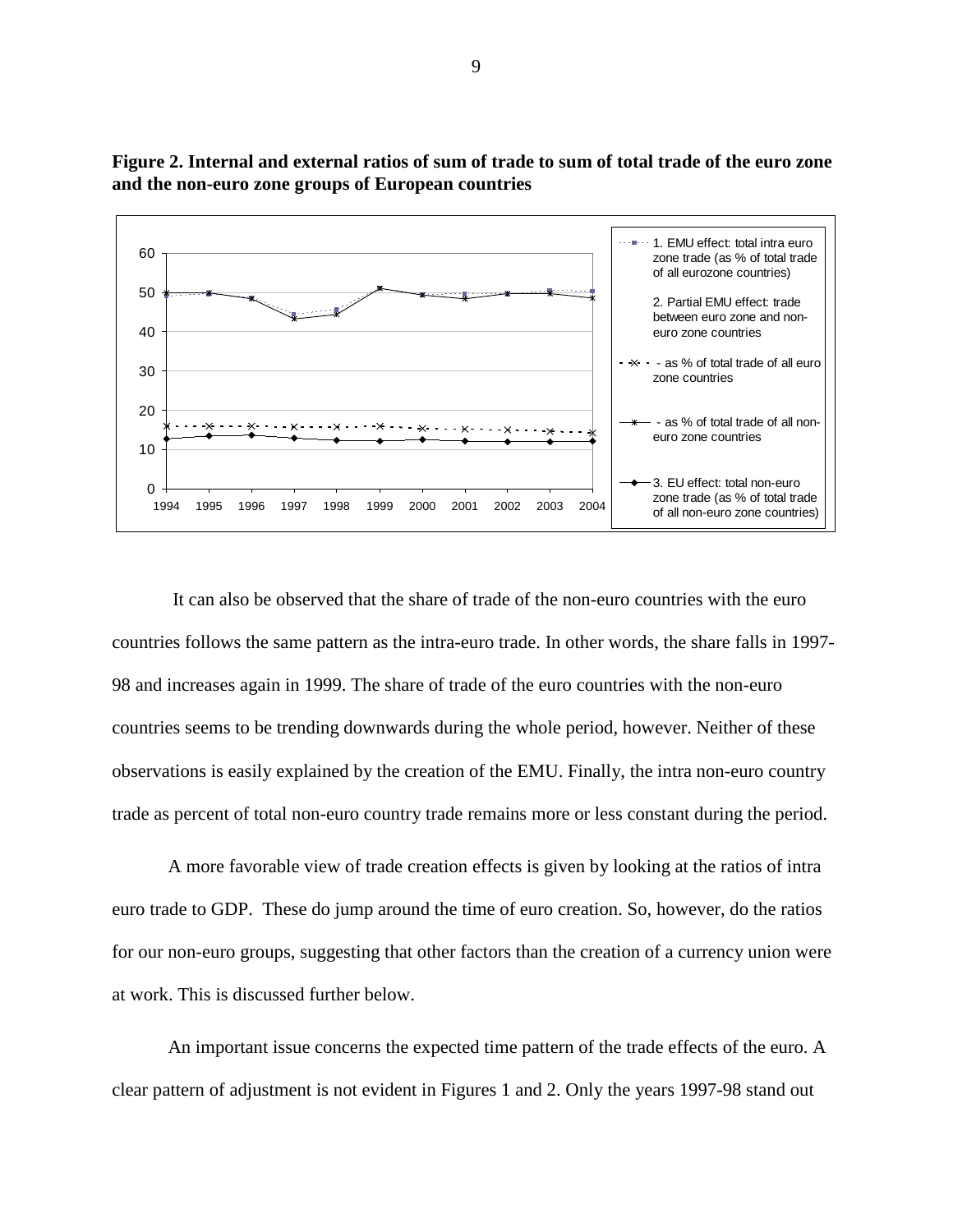while the euro areas trade shares remain nearly constant over the 10-year period. A recent IMF working paper by Hamid Faruqee (WP/04/154) uses a gravity model to estimate that through 2002 the euro had boosted intra area trade by around 10 percent. Faruqee found considerable variation across countries, concluding, "While the three largest euro area economies generally display trade gains similar to the average, considerable dispersion around this estimate exists for the smaller countries." (p.20). Some have given the developments beginning in 1999 the interpretation that the euro has generated considerable trade creation while avoiding any substantial trade diversion<sup>[7](#page-11-0)</sup> (See, for example, Micco, Stein, Ordoñez (2003) and Faruqee (2004)). Baldwin (2006) reports that the "consensus" figure for the trade expansion caused by the EMU is 13 percent. According to the data presented here this interpretation seems to require either that we consider 1997 and 1998 as representative for the pre-euro period or that some other factor had a depressing effect on intra-euro trade after 1999. An alternative interpretation, however, is that something else besides the creation of the euro has been going on. See, for example, Dominguez (2006).

In summary, the evidence to date on the endogenous trade effects of the creation of the euro is difficult to interpret. We lack a clear theoretical framework for analyzing the expected time path of such effects. Our interpretation lies close to Ben Bernanke (2004) when he argues, "evidence drawn directly from the recent European experience does not generally support the view that adoption of a common currency had a major effect on the magnitude or direction of trade. True, euro-area exports did surge after the adoption of the euro… However, cyclical conditions and the early weakening of the new currency no doubt played a critical role in that

<span id="page-11-0"></span><sup>-&</sup>lt;br>7  $\frac{7}{1}$  When trade diversion is discussed in this context it refers to a shift of trade from one group of countries to another as a result of reduced transactions and information costs within one group. The negative welfare effects associated with trade diversion in customs union theory are not associated with the kind of trade diversion we discuss here.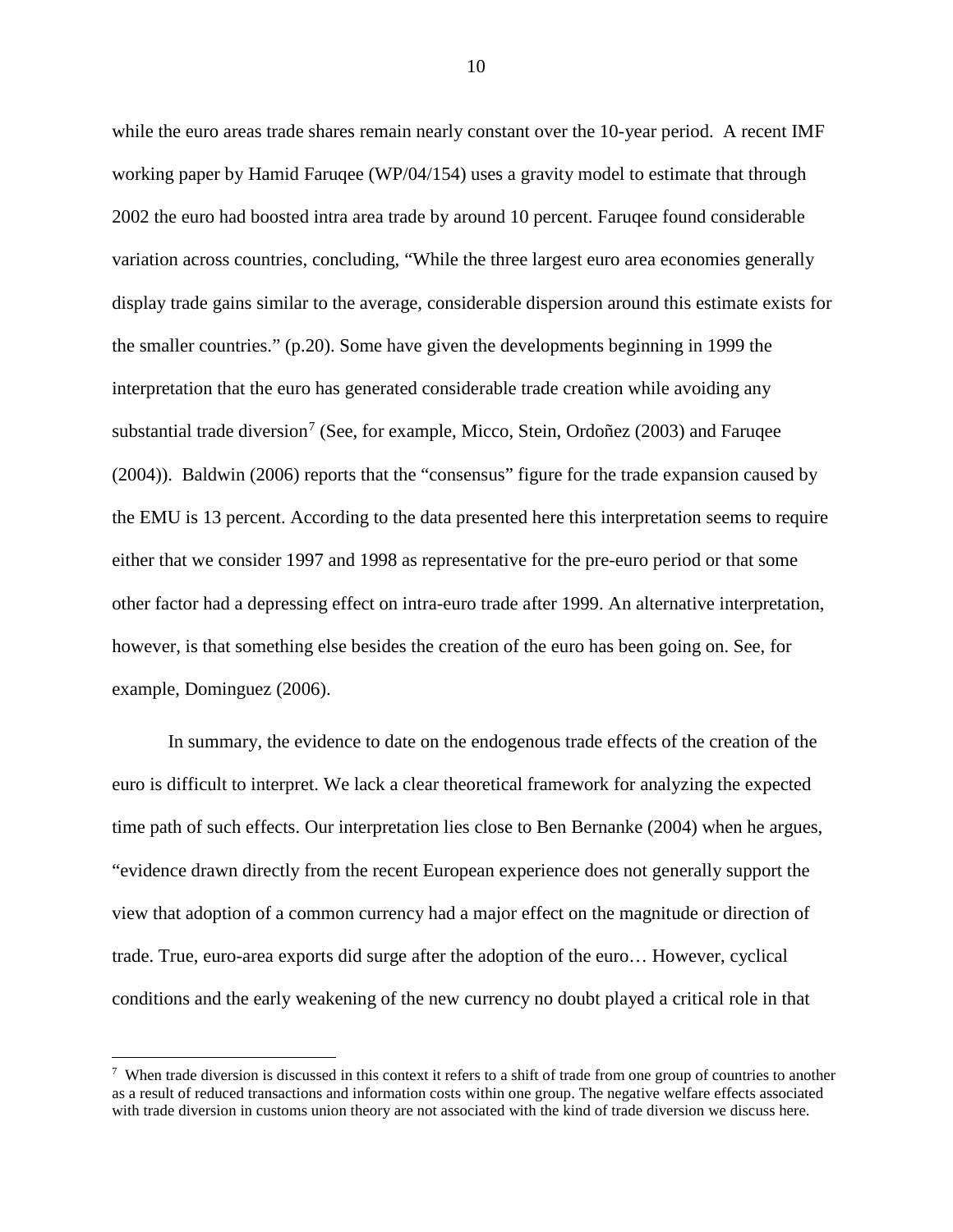increase… Also, striking is … that the share of total euro-area exports destined for other members of the euro zone did not increase" (p.182). It is clear, however, that we need to develop a better understanding of the factors that have influenced the growth of trade in general before we can fully assess the trade effects of the creation of the euro. In particular, effects of the common currency per se should be distinguished from "EMU-effects". The former would be caused by reductions in transactions costs and exchange rate risk, while EMU effects would be caused by changes in the institutional and macroeconomic environment in many countries after substituting the ECB for central banks with low credibility with respect to inflation control.

#### **3. Output- and Consumption Growth Correlations**

One difficulty with before and after comparisons with the euro is that the best date to use for a break is not unambiguous. With the long run up to the actual introduction of the euro, its effects should have been widely anticipated. But for how long? There is no easy answer. To give a clean comparison we compare 19[8](#page-12-0)0 to 1990 with 1999 to 2005<sup>8</sup>, i.e. we end the before period at the earliest date used for the start of euro effects and begin the after period with the latest plausible date<sup>[9](#page-12-1)</sup>. As is shown in Figure 2 and 3, both the output correlations and consumption correlations among the euro countries rose substantially. However, so did the correlations with

<span id="page-12-0"></span> <sup>8</sup> The countries under consideration comprise 12 EMU countries and 4 outside countries (Norway, Sweden, Switzerland, and United Kingdom). The GDP data is obtained from World Development Indicators (WDI). The correlations are calculated by using pairwise correlations between a pair of countries' real GDP growth rates. The average correlations of euro zone countries with other Euro zone countries are GDP-weighted averages of 66 correlations among EMU countries ((144-12)/2). The averages for outside-the-euro-zone countries correlations with Euro zone countries are the averages of 48 correlations between the four outside countries and the twelve euro countries. Finally, averages of non-euro zone countries are calculated from six correlations of four outsiders.

<span id="page-12-1"></span><sup>9</sup> We have checked alternative periods and found that this does not affect the qualitative nature of the results.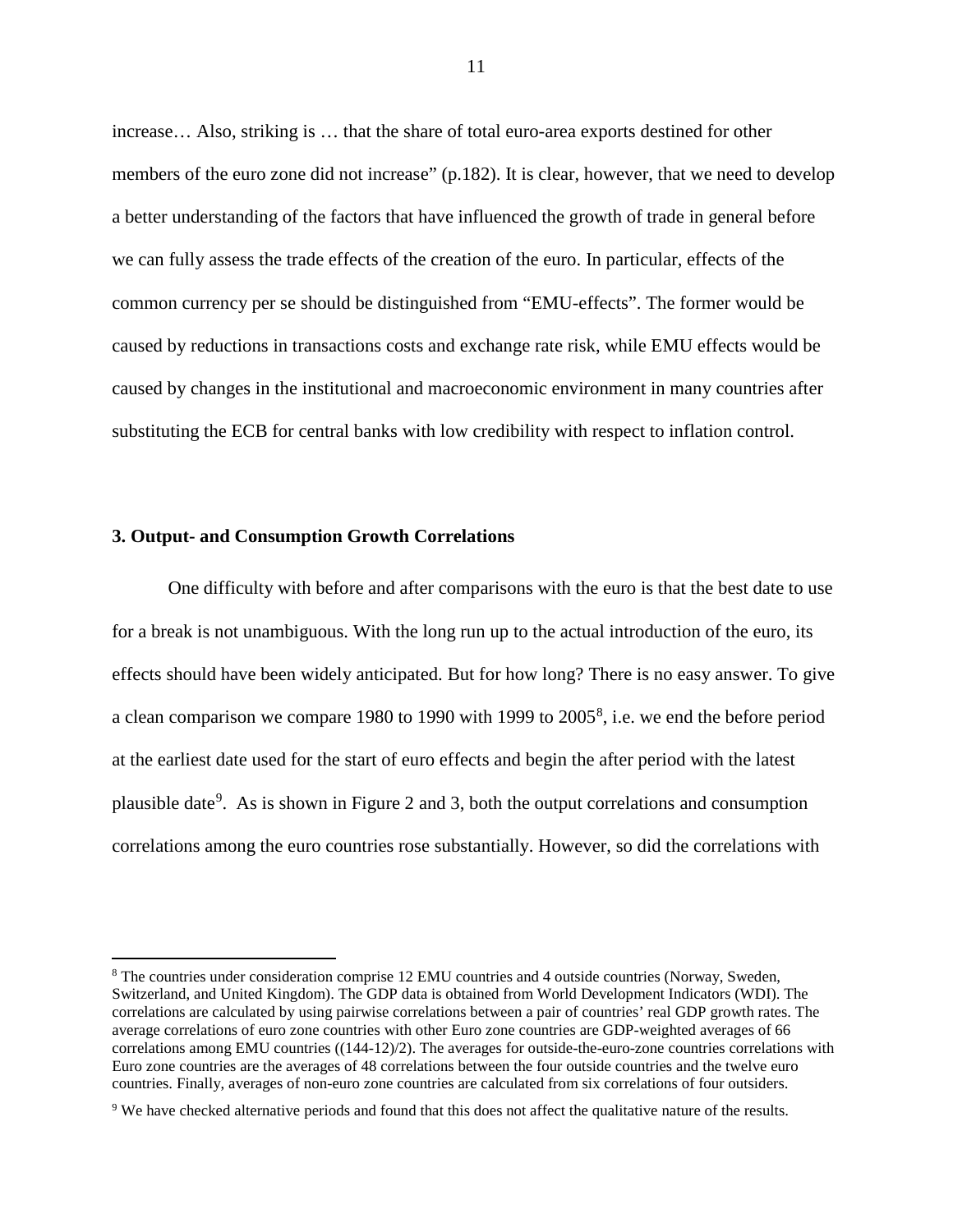and among the non-euro Western European countries.<sup>[10](#page-13-0)</sup> Indeed recent research by Flood and Rose (2009) indicates that there were increased correlations across the industrial countries as a whole during the period and that over recent decades there have been several cycles of the industrial economies moving into and out of phase.

**0.55 0.78 0.44 0.49** - 0.10 0.20 0.30 0.40 0.50 0.60 0.70 0.80 0.90 between 1980 - 1990 between 1999 - 2005  $\Box$   $\cdot$  output  $\boxed{\Box}$  · consumption

**Figure 3: Weighted average of one year growth correlations among euro zone countries**

**Figure 4: Weighted average of one year growth correlations between euro zone and noneuro countries**



<span id="page-13-0"></span> $10$  The results are consistent with those of Montoya and Haan (2007) who analyzed the correlations of Gross Value Added (GVA) deviations from trends of 53 regions in 12 euro countries with that of euro zone business cycles and found that the correlations increased over time, particularly after 1992.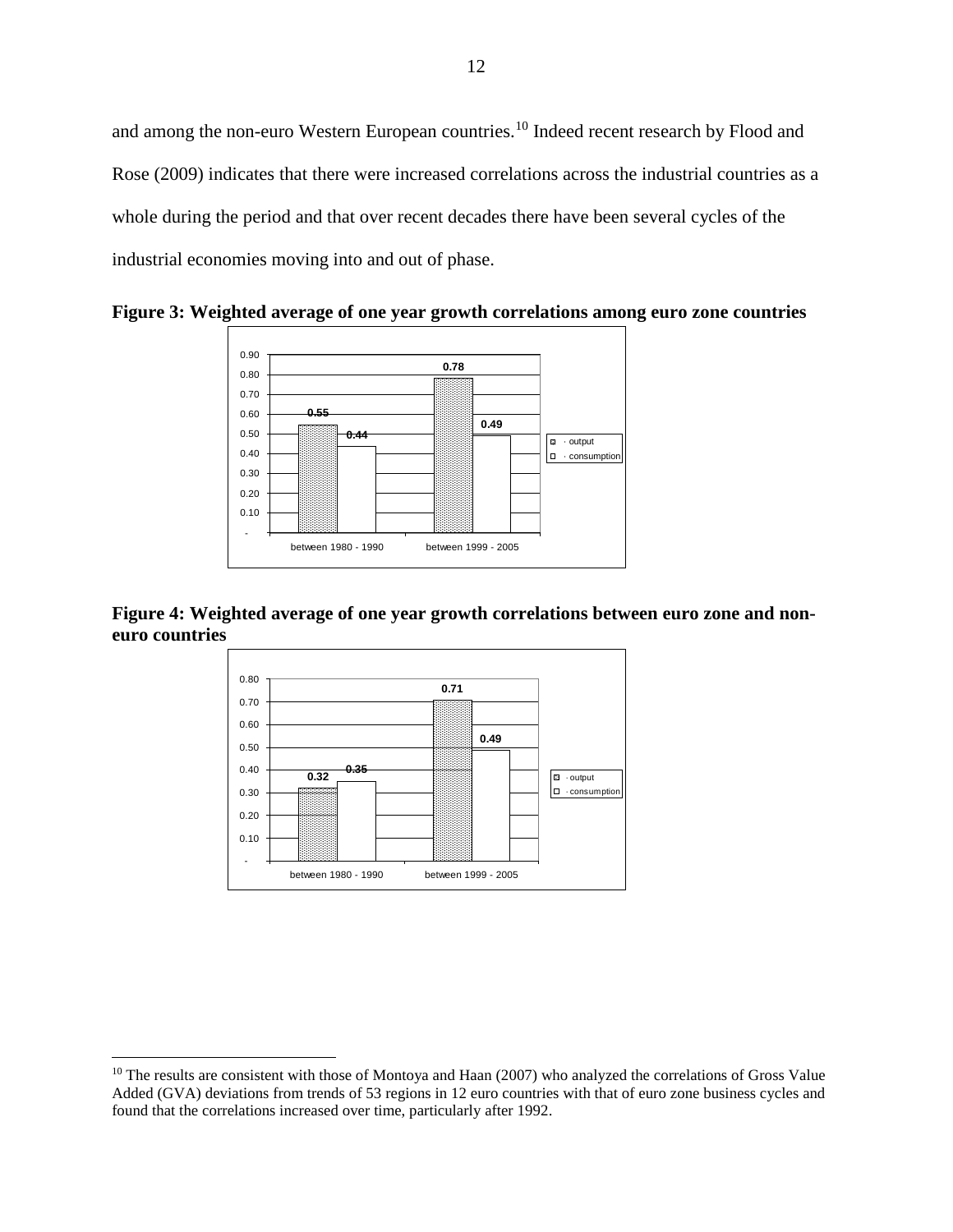

**Figure 5: Weighted average of one year growth correlations among non-euro countries**

We find similar patterns in the behavior of the correlations of both economic growth and consumption growth. The former is a commonly used measure of the degree of business cycle correlations. Consumption correlations depend on the degree of financial market integration as well. With economically and financially integrated economies we would generally expect to see high correlations of both economic growth and consumption growth<sup>[11](#page-14-0)</sup>. Figures 3-5 show that the growth of consumption correlations is approximately the same for the euro and the non-euro zones internally as well as between the groups. The magnitude of the increase in output growth correlations among non-euro countries is greater after the initiation of the euro than the magnitude of the increase in the euro countries themselves, and the output correlation levels within the two groups of countries reach nearly the same level. Thus, it appears as if the OCA endogeneity effects on the correlations of output growth rates worked more strongly for the

<span id="page-14-0"></span> $<sup>11</sup>$  There is a possibility that greater trade integration could lead to lower growth correlations if it led to more inter</sup> industry specialization. On these issues, see the analysis and references in de Haan et al (2005).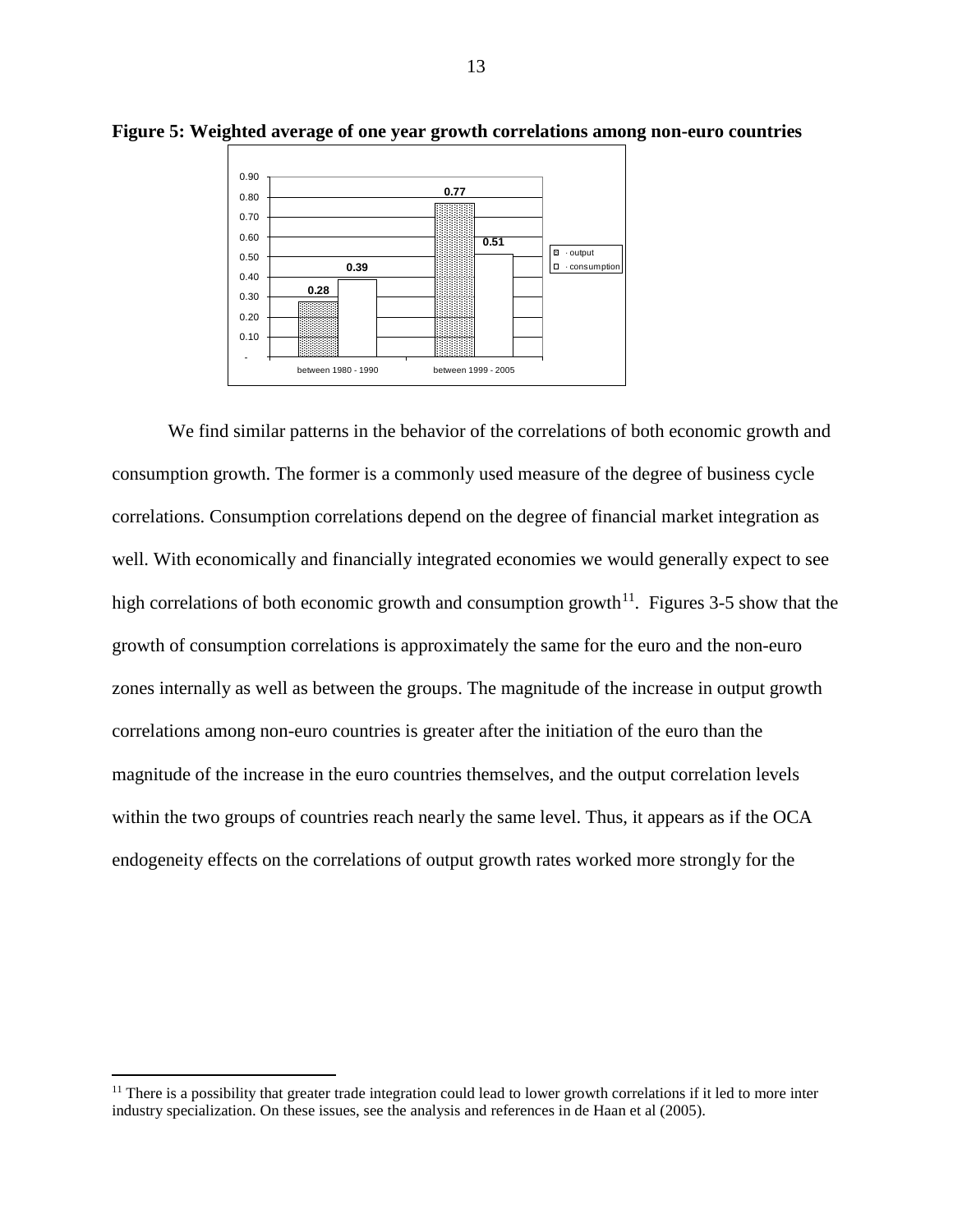countries that did not adopt a common currency<sup>[12](#page-15-0)</sup>! We know of no plausible story as to why this would be. Obviously the creation of the euro was not the only thing going on<sup>[13](#page-15-1)</sup>.

Of course, there are many different techniques for measuring the degree of business cycle synchronization. (See, for example, the excellent survey by de Haan et al (2005)). But our conclusion that something besides the euro was going on seems to hold up across a wide variety of methods. For example, using several different methods, and 1991-92 as the break period. Altavilla (2004) found a major shift in the co-movement of a number of European economies away from the United States toward Europe and concluded from this that, "the establishment of the European currency union has resulted in better business cycle synchronization" (p.894). He does not to emphasize, however, that similar results are found for the UK, which did not join the euro zone. Whether there have been significant changes in business cycle synchronizations following various events is made even more difficult because of the tendency for "business cycles in the euro area [to] have gone through periods of both convergence and divergence "(de Haan et al. (2005)). And more important than what changes have occurred is that "the business cycles of many euro countries are still substantially out of sync". Thus based on their extensive survey de Haan et al disagree with Trichet's optimistic assessment that "economic developments are becoming more and more correlated in the [euro] area" (2001, p.5). The statement seems to have greater validity for the EU as a whole than for just the euro area.

As a robustness check we also look at the correlations between deviations from trend<sup>[14](#page-15-2)</sup> as an alternative for measure of business cycle synchronization. The (already high) output

<span id="page-15-0"></span> $12$  Investigation of the average correlation coefficients of real output growth rate of each European country with the 12 euro zone countries finds that countries in each group have correlations around the same level as the group average except for Finland, which behaves like the outside euro zone countries in the period of 1980-1999 and<br>between 1980-1994. The same patterns hold with respect to two and three year correlations.

<span id="page-15-2"></span><span id="page-15-1"></span> $^{13}$  For additional analysis of these issues see Crowley (2006) and Giannone and Reichlin (2006).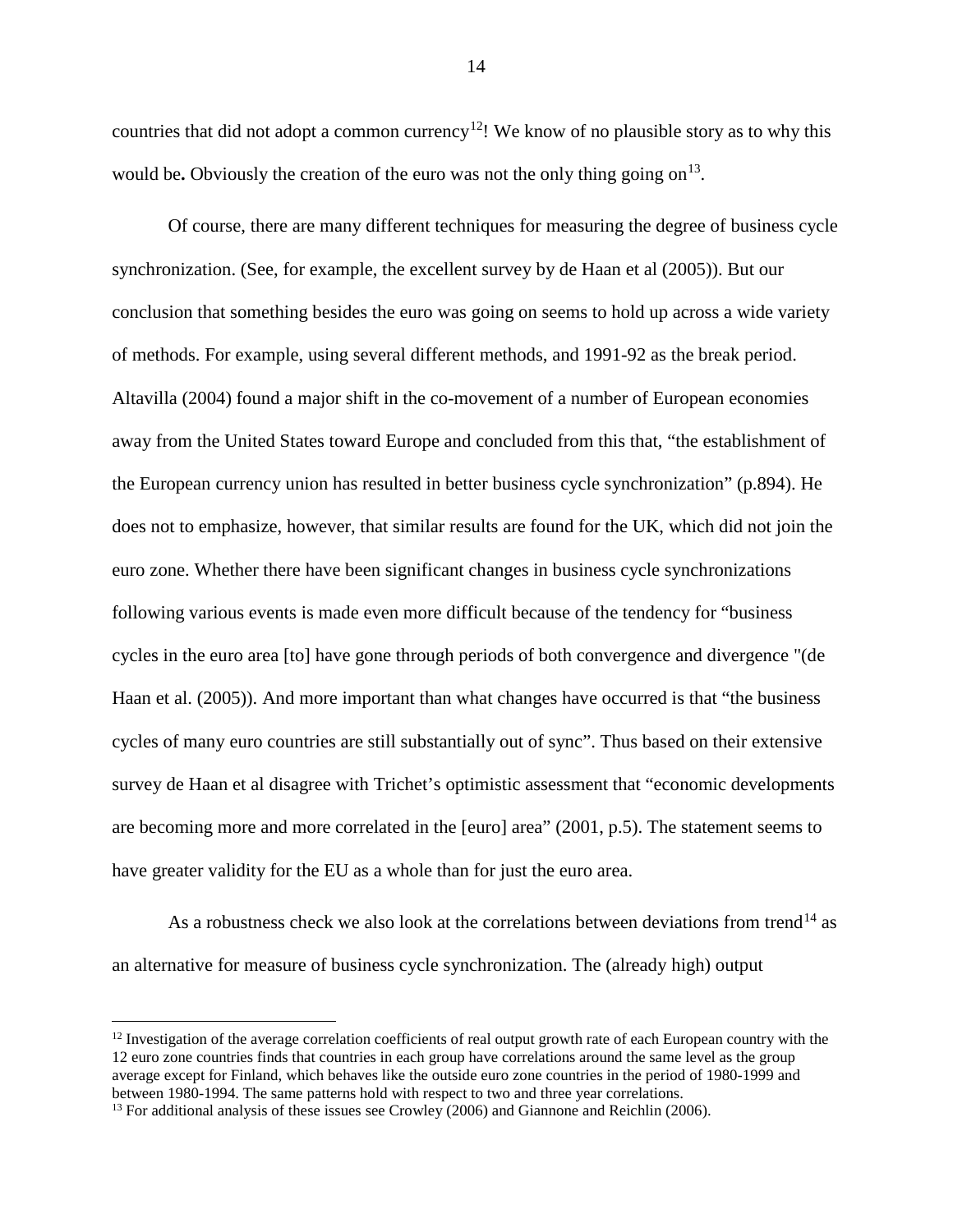correlations of the euro countries barely changed after 1999 (Figure 6) while the correlations among the non-euro countries increased sharply (Figure 8) as did correlations between euro and non-euro countries (Figure 7). These observations are consistent with those for output growth correlations. However, unlike the simple consumption growth correlations, the deviation from trend consumption growth correlations in Figures 6-8 fell substantially within the euro area and to a lesser extent within the group of non-euro countries.

Two observations can be made from comparisons of both growth rate and deviation from trend correlations: Output correlations increased substantially more (or fell less) than consumption correlations in both the euro zone and the non euro zone, and the increase in output correlations was substantially greater in the non-euro zone than in the euro zone. These observations are consistent with the findings of the Euro@10 report (p.48).

**Figure 6: Weighted average of deviation-from-trend correlations among euro zone countries**



<sup>&</sup>lt;sup>14</sup> The trend of the original series was generated by the Hodrick-Prescott filter.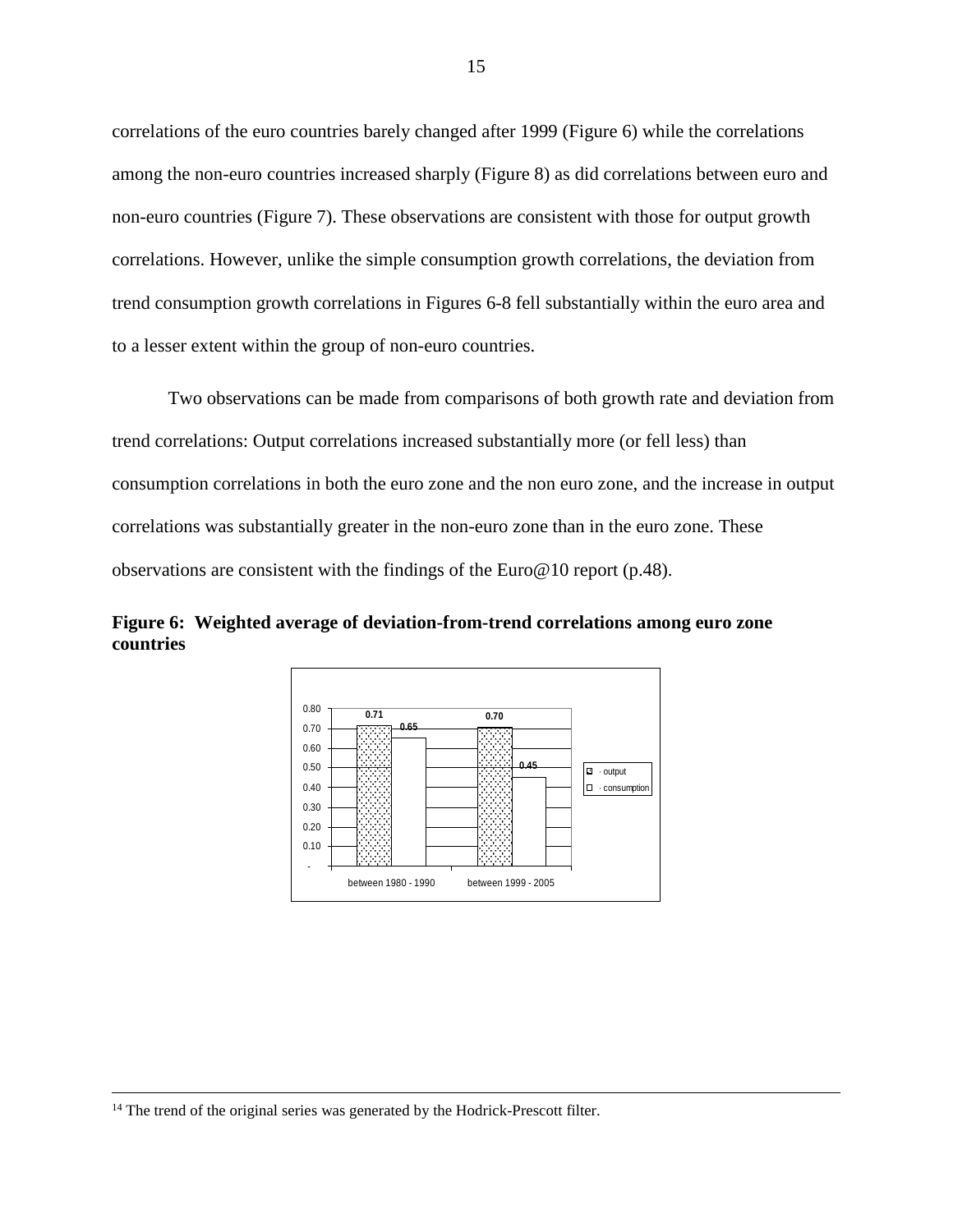

**Figure 7: Weighted average of deviation-from-trend correlations between euro zone and non-euro countries**

**Figure 8: Weighted average of one year growth correlations among non-euro countries**



Consumption correlations relative to output correlations are sometimes used as an indicator of financial integration. The argument is that higher degrees of financial integration will allow greater income smoothing and therefore would generate consumption patterns across countries that are more correlated than output correlations. The basic idea is similar to the Feldstein-Horioka measure of capital mobility that looks at correlations between domestic saving and investment and is subject to the same criticism that these correlations can be affected by the pattern of shocks as well as the degree of capital mobility. The patterns shown in Figures 3-8 are not easily explained by increased financial integration within and between the country groups, however. In general output correlations rose while consumption correlations fell after the euro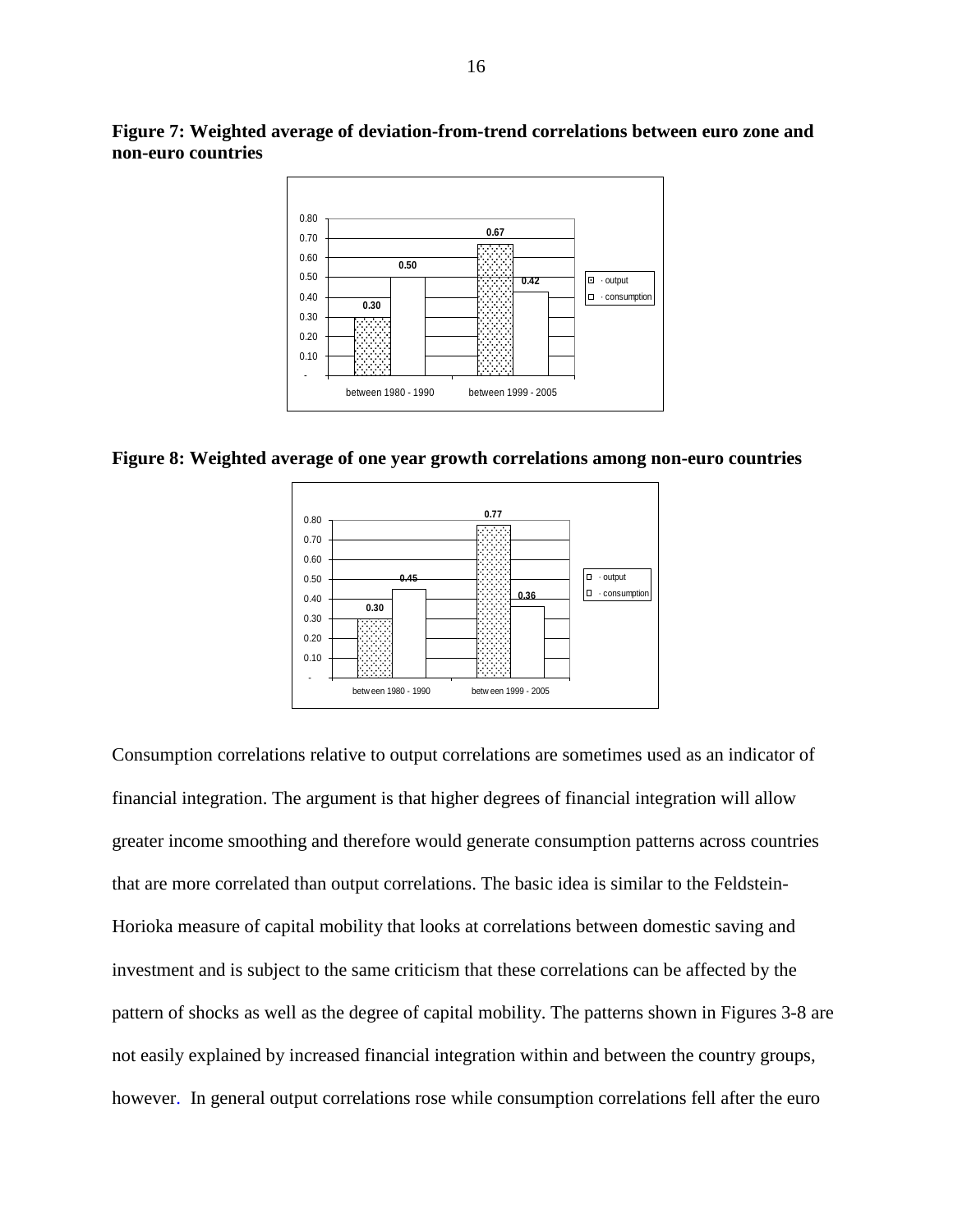was launched. Thus other factors influencing output- and consumption growth correlations need to be considered.

 One factor affecting the difference between output and consumption correlations is the relative importance of asymmetric aggregate demand and supply shocks in industries where output and sales variability may differ as a result of adjustment of inventories or unfilled orders. Another factor is fiscal policy coordination. We discuss the role of asymmetric demand and supply shocks first.

Glick and Wihlborg (1985) show that the relative variability of output and sales within a country depends on the nature of shocks. Supply side shocks contribute mostly to output variability while demand side shocks contribute mostly to sales variability. It follows that reduced asymmetry (increased correlation) between countries of supply side shocks tends to increase output correlations the most while reduced asymmetry between countries of demand side shocks tends to increase sales (consumption) correlation the most. Thus, one interpretation of the data is that in both the euro and the non-euro zone the asymmetry of supply side shocks has fallen more than the asymmetry of demand side shocks. The latter asymmetry may even have increased according to the deviation from trend correlations. The relative decline in the asymmetry of supply side shocks contributing to increased output growth correlation seems to be most pronounced in the non-euro zone.

The similarity of developments in the euro and non-euro areas is not a mystery. The largest trading partner of each non-euro area country is typically a euro area member and noneuro countries typically border on different euro area countries. Thus, asymmetry of shocks within the euro area would translate directly into asymmetry of shocks in the non-euro area. Why the introduction of the euro would contribute to an increased weight of demand shocks as a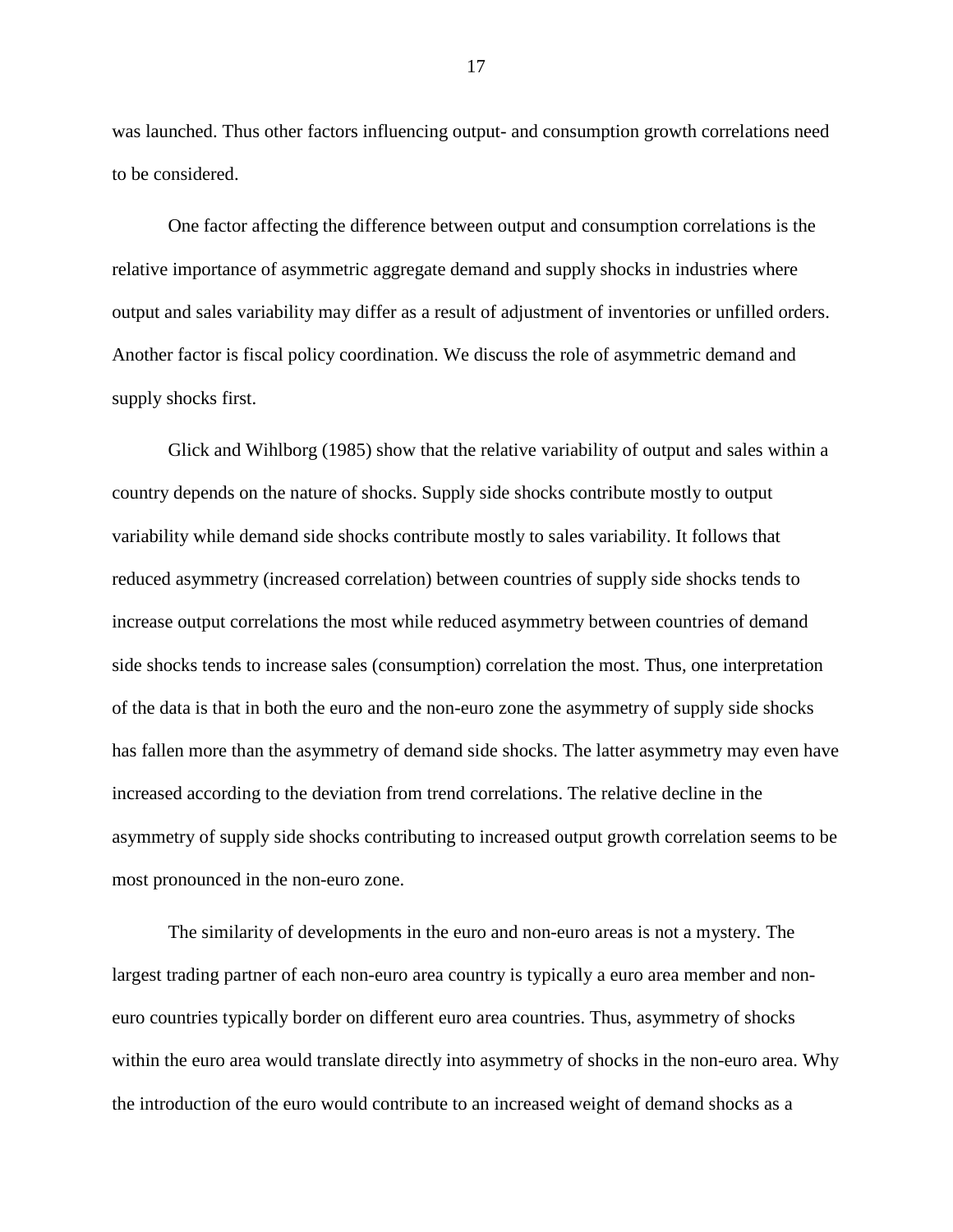source of asymmetry is harder to explain, however. We ask next whether fiscal policy behavior in the euro area can explain the observations.

Fiscal policy can affect the behavior of output relative to consumption. It can be used to smooth consumption even if it does not affect output. Thus, if there is an increase in output growth correlations as a result of the EMU, an increase in the political pressures to use fiscal policy counter-cyclically and an increase in fiscal policy correlations can be expected as well. These tendencies should be strengthened by the lack of centralized fiscal policy within the EU. On the other hand, increasing financial integration could reduce the pressures to use countercyclical fiscal policy, since these markets contribute to consumption smoothing. Politically, however, governments appear to be more concerned about output and employment stabilization than about consumption stabilization. The fiscal limitations provided in the Growth and Stability Pact could also reduce the use of counter cyclical fiscal policy, although the effectiveness of the pact has been widely questioned.

The recently released Euro@10 report (European Commission, 2008) notes (Ch 5) that fiscal policies have become less procyclical during the last decade as a result of shorter recognition lags. It also notes that persistent fiscal deficits have diverged among the EMUmembers. This divergence in aggregate demand policies could explain increased asymmetry (reduced correlation) of aggregate demand shocks and increased divergence between output growth- and consumption growth correlations as observed above. If aggregate demand management by means of fiscal policy were conducted in response to supply shocks the correlation of consumption growth rates and the correlation of output growth rates should have been changing in the same direction.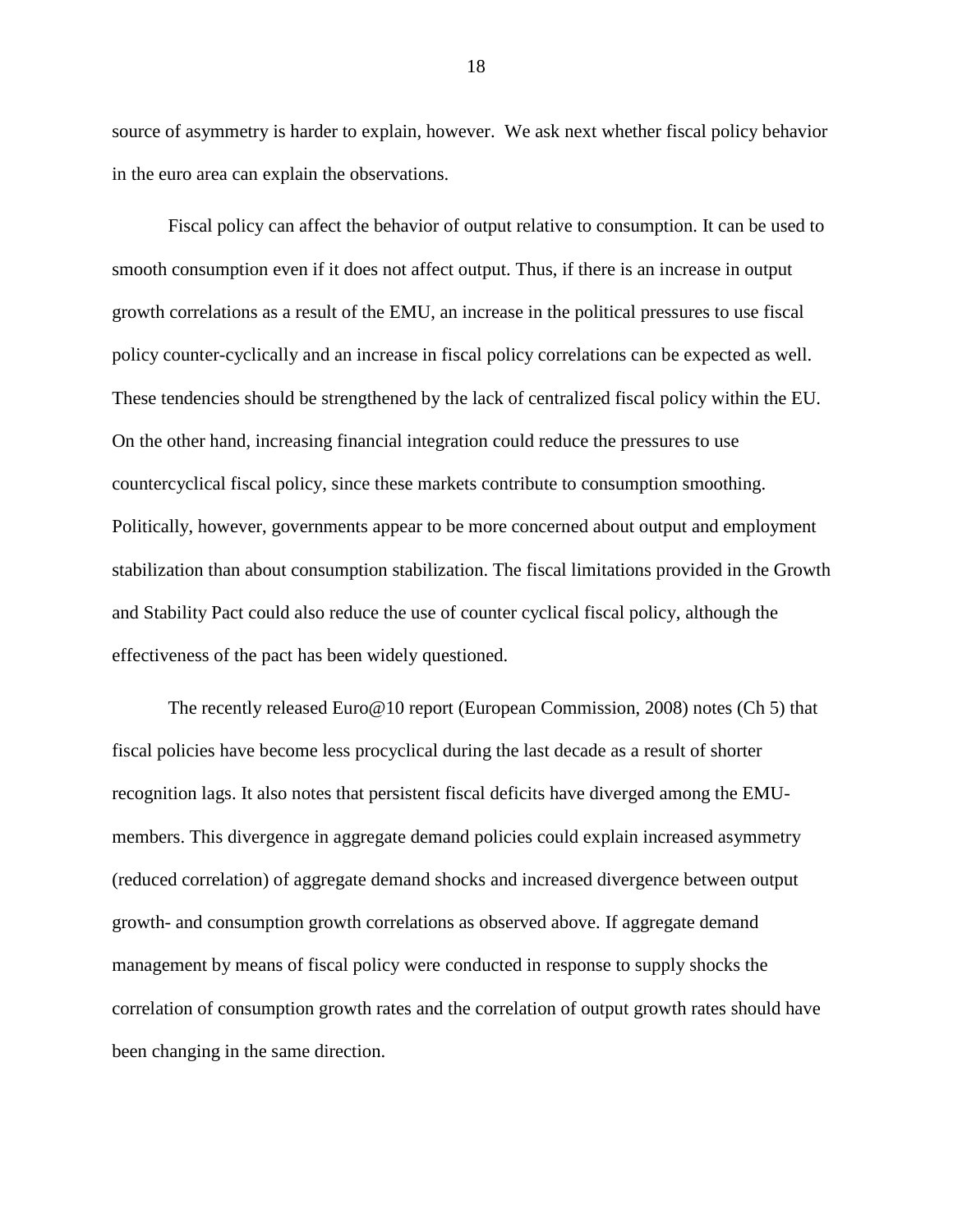We can conclude with the observation that the relative changes in output and consumption growth correlations within the euro and the non-euro areas are a puzzle that is not easily explained by financial integration, asymmetry of shocks and fiscal policy behavior. Further research is needed to explain the observed correlation patterns.

## **4. Structural Reforms**

While there are some differences in the papers they review, both Eichengreen (2002) and De Grauwe and Mongelli (2005) note that theoretical analysis can be found in support of conclusions that locking in the exchange rate could lead to either an increase or a decrease in the degree of wage flexibility. A public choice perspective suggests that whatever the net direction, the magnitude of effects is likely to be relatively modest, especially for larger economies, since groups that benefit from existing rigidities are likely to be little influenced by effects on aggregate economic efficiency.<sup>[15](#page-20-0)</sup>

As the OECD [2007] notes in its recent summary of its studies on structural reform "Political obstacles to reform are of two kinds. In some instances, economic efficiency goals may be seen to clash with the attachment to existing policies of individuals or groups… Most often, however, it is the mismatch between the real or perceived costs and benefits of reform that generates opposition to them. Reforms frequently entail highly visible costs concentrated on clearly identifiable groups of people … while benefits generally come later, may be seen as more uncertain, and are more widely diffused across society"( p.170-171). Or as Alesina and Giavaggi

<span id="page-20-0"></span><sup>&</sup>lt;sup>15</sup> This point is emphasized in the literature on the political economy of exchange rate regimes and currency crises where the influence of interest groups are frequently cited as important contributors to delays in needed structural and macro policy reforms. See, for example, Bird and Willett (2009) and Frieden, Ghezzi, and Stein (2001). As a reviewer pointed out to us, a related possible cause of reform avoidance is the reduced likelihood of exchange market crises within a currency union. Such crises have often been an important spur to reform.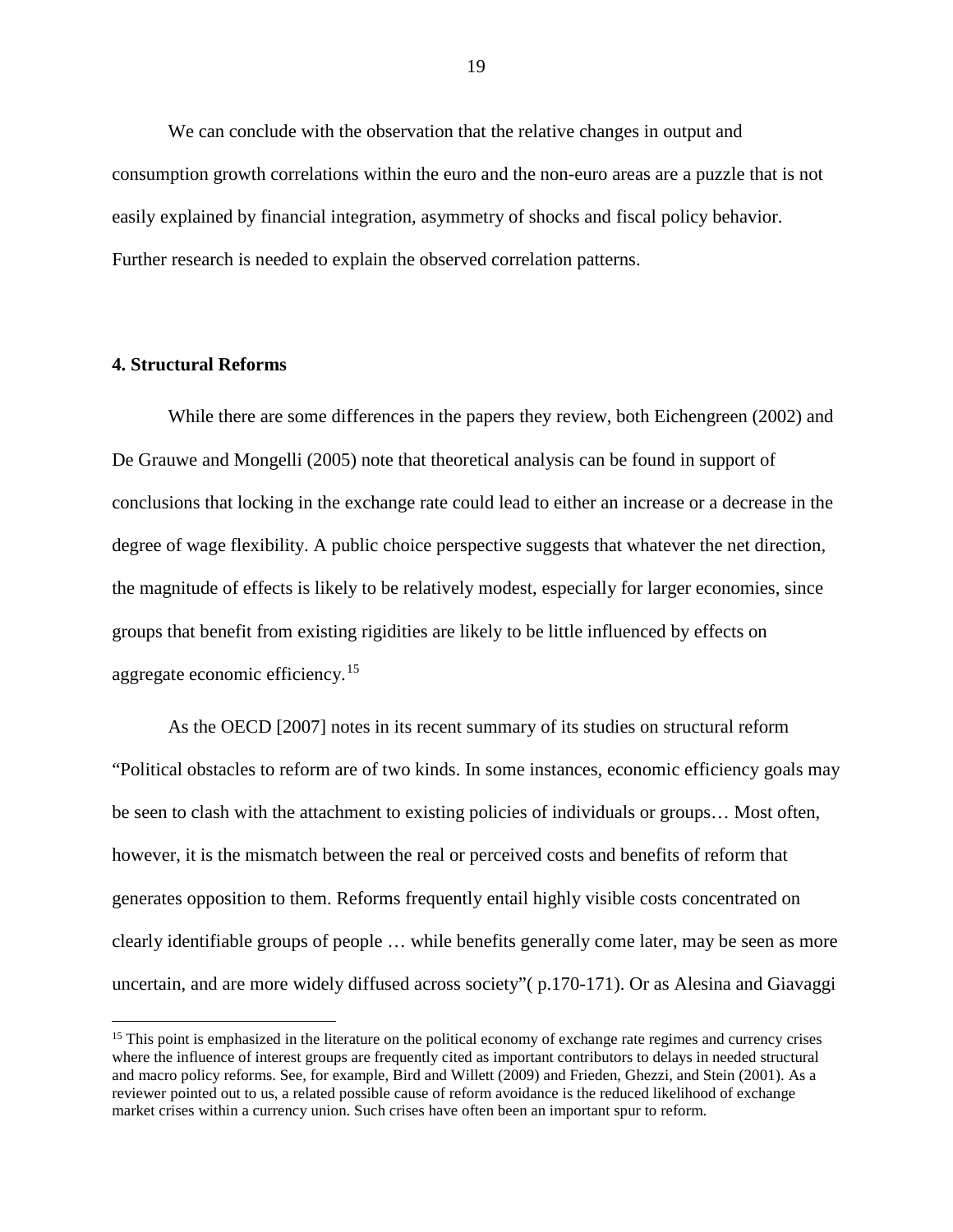(2006) put it "Because over protected minorities enjoy privileged access to politicians, it is no surprise that deregulation invites so much fierce opposition" (p.81). Alesina and Giavaggi go on to ask "what about the prediction of the euro optimists that … European countries would push forward into the area of structural reforms?… a few countries did introduce some labor market reforms (Denmark, Sweden, and to a lesser extent Italy and Germany) … but overall the pace of structural reform in Europe has been too slow and too timid" p.147**.** The Euro@10 reports notes (Ch 6) that "there is evidence that reform efforts have slowed down since the launch of the single currency."

Coeure (2004) also sees a lack of substantial progress. "As for labour mobility, there has been little change in Europe in recent years. Available evidence of higher labour market flexibility… probably has little to do with the euro, although it can be argued that labour market reform in 'periphery' countries such as Spain was initially triggered by the prospect of the EMU." (p. 344)

The logic of many of the optimistic endogenous OCA arguments about increased labor market flexibility implies that larger national currency areas should have substantially more flexible labor markets than smaller ones, since we can think of the larger currency area as smaller regions that have joined together into currency area. The larger the currency area, the less an individual region's cyclical situation would be taken into account in setting the area's monetary policy. Thus the greater would be the unemployment and output costs of labor and goods markets rigidities assuming that monetary policy is an effective countercyclical instrument<sup>[16](#page-21-0)</sup>. These higher costs are expected to provide incentives for greater flexibility in labor

<span id="page-21-0"></span><sup>&</sup>lt;sup>16</sup> Of course, this argument would hold more strongly, the less synchronized were business cycle conditions across the regions. Note that our argument does not assume that the basic the adjustment costs of individual firms vary between large and small economies.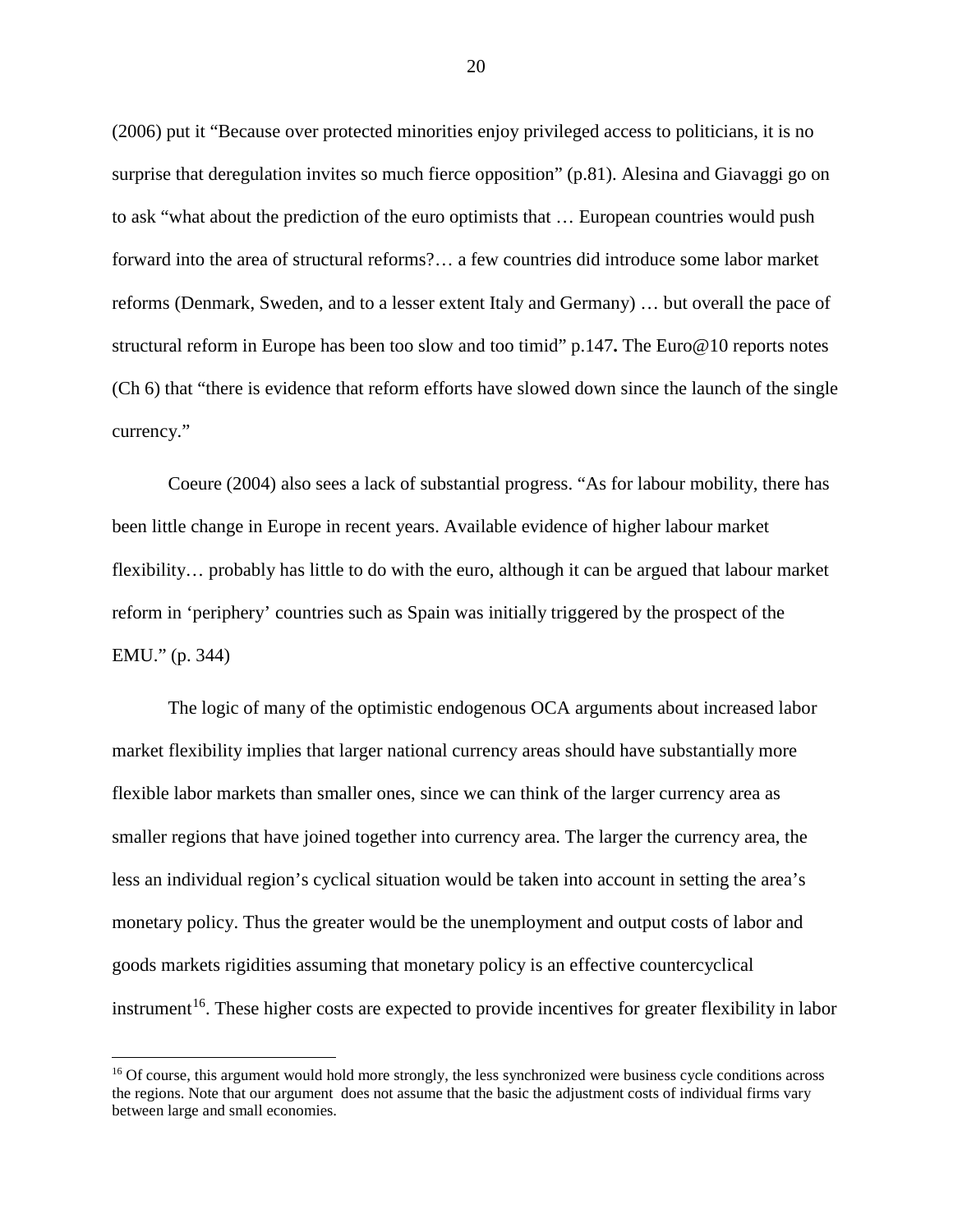markets. However, there are strong indications that the formation of the EMU has not strengthened these incentives sufficiently to offset status quo biases and lead to a substantial increase in flexibility.

The comparison of the United States with most European economies would fit the hypothesis that larger currency areas should have more flexibility, but comparisons between large and small European currency areas don't fit so well. For pre-euro Europe the posited strong positive correlation of size with flexibility just does not exist. Indeed, while it is difficult to develop good measures of labor market flexibility, we believe that a plausible case could be made that the pre-euro correlation for Europe was negative rather than positive. Certainly the large economies of France, Germany, and Italy have not been widely considered to have more labor market flexibility than the small economies of Austria, Denmark, the Netherlands, Sweden and Ireland.

Indeed, the OECD (2007) finds that in general in Europe small countries inside and outside the euro zone have undertaken more labor market reform than larger ones. One possible reason they note is greater homogeneity of the population. A second reason they suggest is "greater openness to trade which increases competitive pressures and eases concerns that structural reform could lead to imbalances between aggregate demand and supply" (p.172). Furthermore, small, open economies exposed to international competition and external shocks face greater costs of not having adjustment mechanisms in place. It is not clear-cut how these considerations would be influenced by joining a currency area. There would presumably be greater trade competition vis-à-vis the countries within the currency area, but also likely greater scope for short run imbalances between aggregate demand and supply. The OECD points to conflicting considerations. While noting that "external monetary anchors may increase the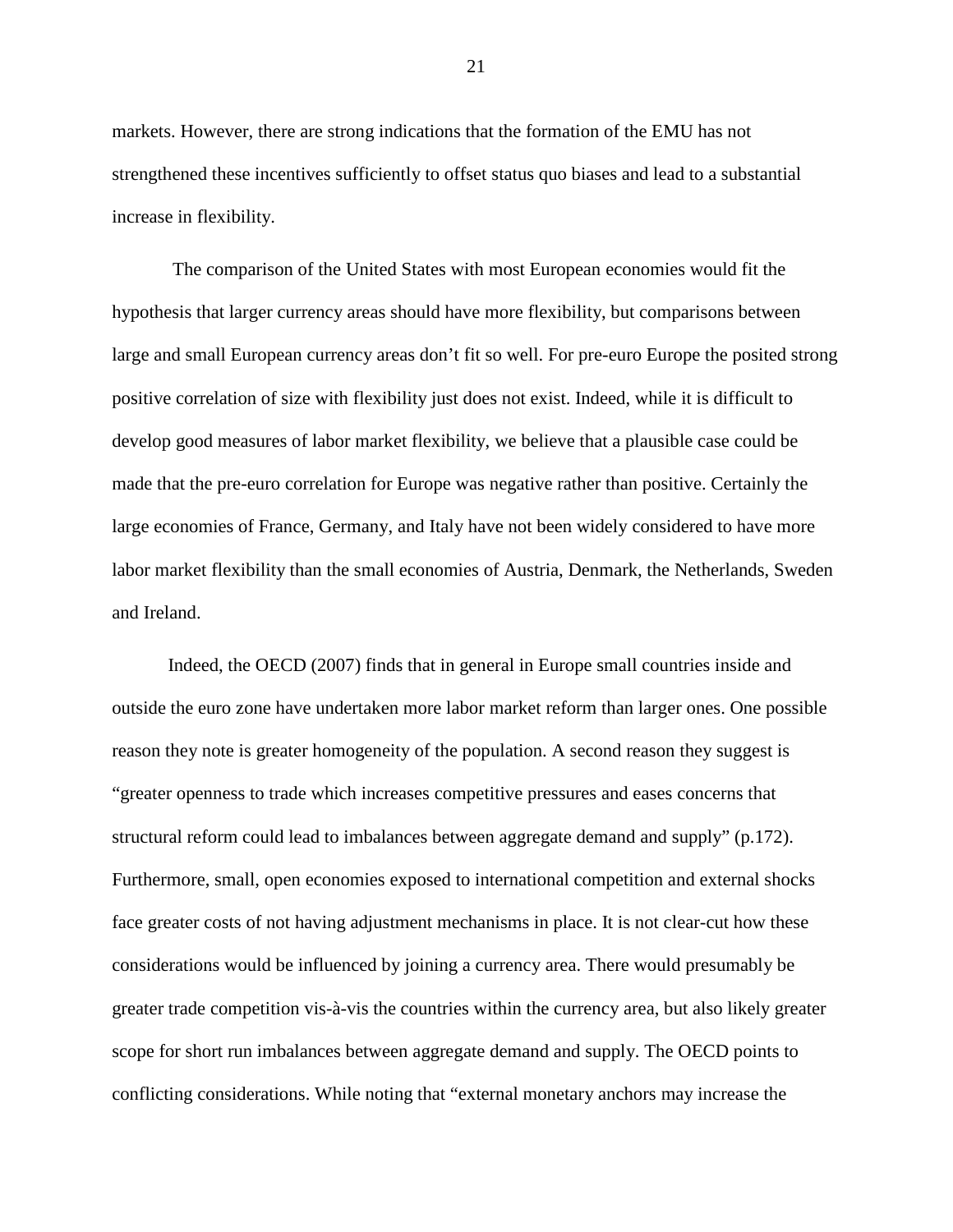pressure to undertake structural reform" (p.173), they also note the view that accommodative monetary policies could provide a safety net for the short run unemployment effects of reforms, thus increasing their political feasibility. They conclude "Empirically, there is no compelling evidence that an external anchor helps or hinders structural reform in general, but there is some indication that major structural reforms could be aided by monetary policy autonomy"  $(p.173)^{17}$ . Thus, based on comparisons across the size of European currency areas, we see little basis for optimism that joining the euro zone should generate a substantial increase in labor market flexibility.

The other type of evidence that we can bring to bear is the recent experiences of countries that have adopted hard fixes and the experience to date within the euro area. On the interpretation of these experiences there is less than full agreement. Based on reviewing the early experiences of Europe and of Argentina, Eichengreen (2002) concluded, "There is some anecdotal evidence that a hardening exchange rate commitment and monetary union are encouraging efficiency – enhancing reforms in Argentina and Europe, but systematic analysis suggests that reform remains partial and incomplete." (pp. 6-7). The experience of German reunification also shows little evidence of strong positive responses.

De Grauwe and Mongelli (2005) interpret the European experience more optimistically. They conclude that "the preliminary empirical evidence suggests that EMU does create incentives to introduce more labour market flexibility." (p.28) We have no reason to quarrel with this judgment, but note that it gives little basis for optimism that the euro zone countries will see a substantial increase in labor market flexibility. It appears that with Argentina's currency board there was also a net increase in labor market flexibility, but the degree of increase was far too

<span id="page-23-0"></span><sup>&</sup>lt;sup>17</sup> The OECD summary draws particularly on recent studies by Duval and Elneskov (2005) and Ho et al (2006)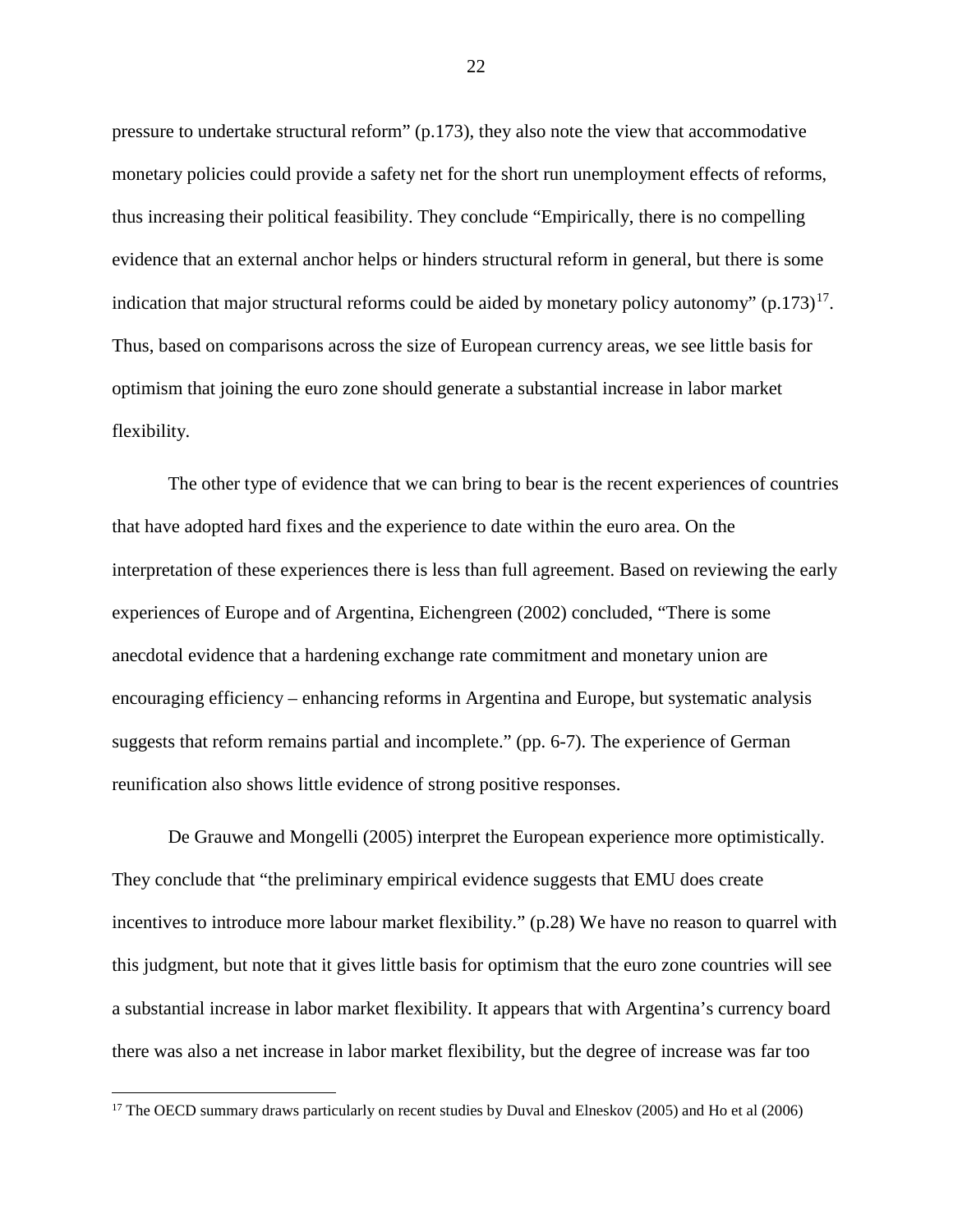little to prevent a severe recession. There has been no dearth of talk, from economists and political officials alike, of the need for structural economic reforms in Europe. But the amount of effective action has been far less.

The experience of Denmark as a hard peg but non-euro country suggests that effective labor market reform tends to make a hard peg more politically feasible but from this observation it does not follow that a hard peg or euro membership provides effective political incentives to implement reforms.

One possible explanation of the lack of effective action in the euro zone is that political leaders do not really understand the need for reform. As Michael Woolfolk, senior currency strategist at the Bank of New York puts it, "Is it possible to have a common currency in countries without a flexible market economy? Certainly many euro zone politicians would like to think so." (FT, 05/05/05, p.12).

An alternative explanation more congenial to standard public choice analysis is given by *New York Times* columnist Floyd Norris "Some thought the euro would force economic reform, but the pace of change has been slow at best… The news within many a European country is of various groups and unions fighting to preserve and expand their benefits, with no regard for the country's overall competitive position, let alone that of the continent." (NY Times, 04/29/05, C1).

The latter interpretations fit with the quip ascribed to a European political leader that runs "we all know what needs to be done with structural reforms, what we don't know is how to get reelected after we do them". A potent example of this problem is given by the reactions to French Prime Minister Dominique de Villepin's proposals for labor market reform in 2006.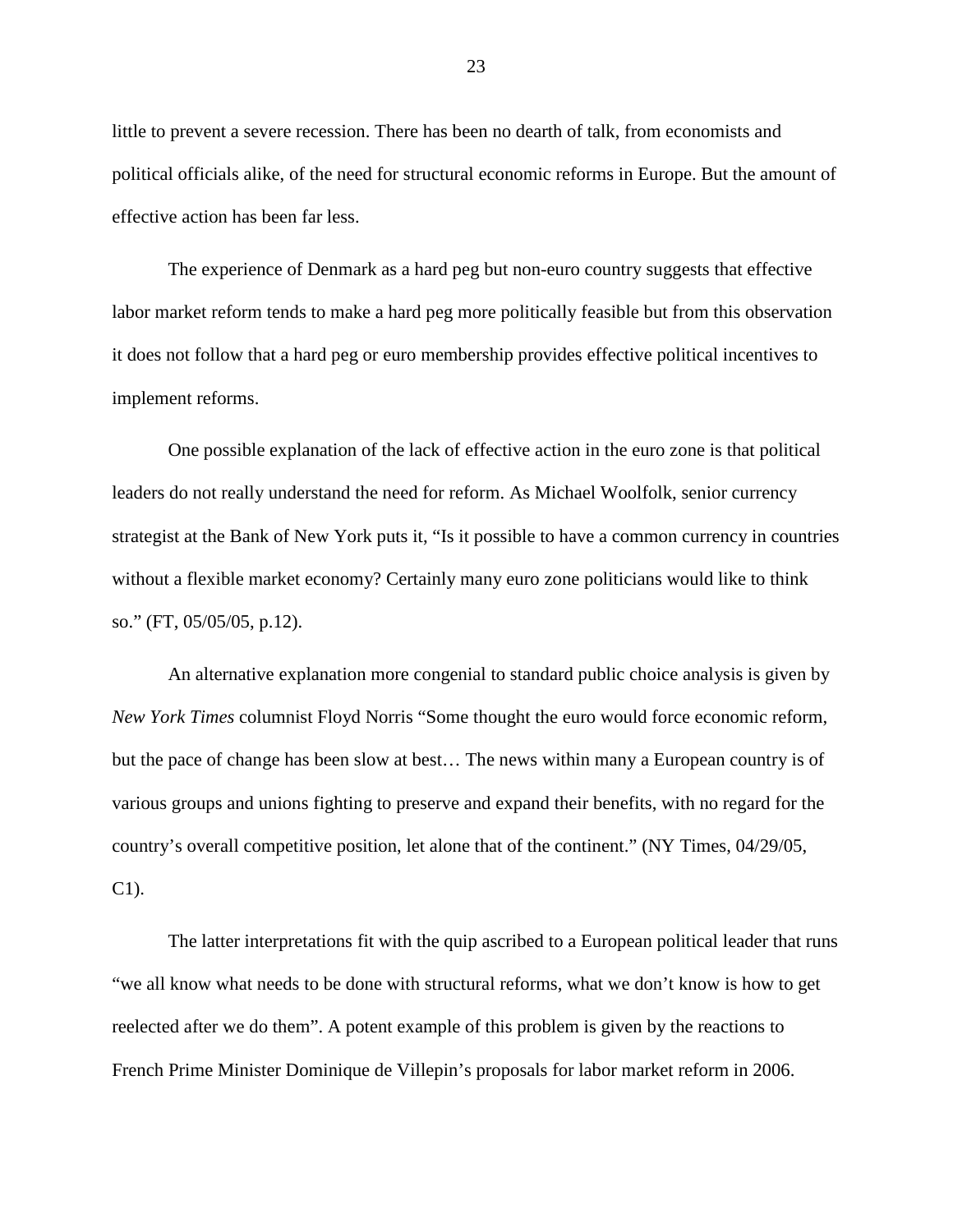Labor unions and students staged national strikes in March 2006 with participation in demonstrations estimated at between 400,000 and one million and strikes or disruptions at almost half of France's universities. These reactions in turn led to substantial conflict within the government.[18](#page-25-0) In the end the government caved in and abandoned the reform proposal.

While there appears to have been some increase in labor mobility within the euro area, there are also mounting concerns about immigration that suggest strong limitations on effective cross-country mobility of workers. There is, of course, higher mobility among some types of professionals, but this would seem far from sufficient to meet the labor mobility criteria for an OCA.

Most endogenous OCA analysis is silent about the time horizons over which endogenous reforms should be expected to be undertaken, so it is still possible that eventually substantial labor market reforms may be implemented. The experience to date, however, suggests that major recessions would likely be required to force such reforms. The OECD (2007) finds that "Deep economic downturns are typically associated with increased intensity of reform …" but go on to note that "this empirical regularity is of little help to policy makers, insofar as experiencing a major crisis is hardly a productive way to promote structural reform" (p.171). The power of anticipatory effects that would avoid such recessions so far appears to be weak.

Our point is not to argue that regime shifts cannot sometimes stimulate substantial changes in wage and price behavior. As De Grauwe and Mongelli (2005) argue, there has been on average a substantial increase in wage and price discipline in Europe as compared with the 1970s. As they also note, however, much of this had been accomplished before the launch of the euro. We likewise have considerable evidence from other countries, especially in Latin America,

<span id="page-25-0"></span> <sup>18</sup> See "French ministers at odds over reforms" *Financial Times*, March 10, 2006, p.2.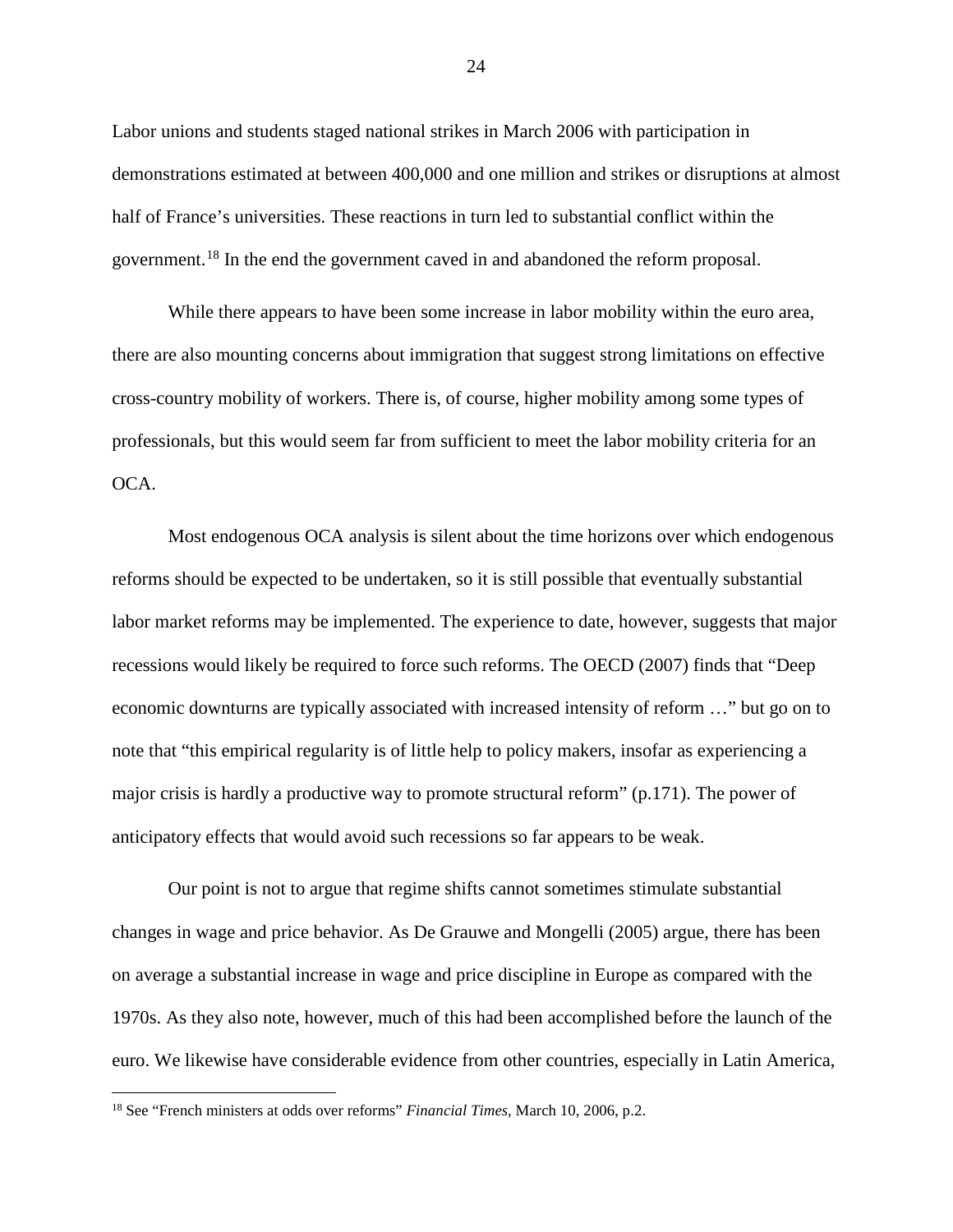that shifting to low inflation policy regimes can over time substantially affect private sector expectation and responses. But the evidence also suggests that such endogenous responses can be induced through domestic policy shifts such as central bank independence and inflation targeting as well as exchange rate anchors. That is why the pass through from exchange rate changes to domestic wages and prices has dropped so substantially in a number of Latin American countries. Such dramatic changes, however, may not give a very good indication of how much flexibility can be induced within currency areas in response to non-monetary shocks.

Real exchange rate changes within the euro-area can be seen as indicators of the need for structural adjustment to induce greater flexibility. Lachman (2007) notes that the behavior of real exchange rates within the euro zone indicate a need for reform. Traditional OCA analysis views exchange rate changes as substitutes for wage flexibility and labor mobility. According to this view, large and persistent changes in real exchange rates in terms of unit labor costs indicate that there is a need for exchange rate changes as a result of insufficient flexibility in labor markets.<sup>19</sup> Real exchange rate changes can also occur for other reasons, however.

The pattern of real exchange rate changes in the euro-area is determined by inflation differentials across EMU-members. Because of Balassa-Samuelson considerations a country with high productivity growth would have higher inflation without a loss in competitiveness in equilibrium. On the other hand, wages increases above productivity increases could yield disequilibrium inflation that leads to a loss of competitiveness. From just looking at overall inflation rates these two types of inflation cannot be distinguished. More disaggregate analysis

<span id="page-26-0"></span> $19$  Of course, some question the extent to which exchange rate flexibility is a good substitute for wage and price flexibility, in part because of the possibility that flexible rates may be a source of shocks as well as an adjustment mechanism. Even strong advocates of using exchange rate adjustments generally see them as only as a second best partial subsitute for wage and price flexibility, On the limitations of flexible rates in promoting adjustment see Chinn and Wei (2009).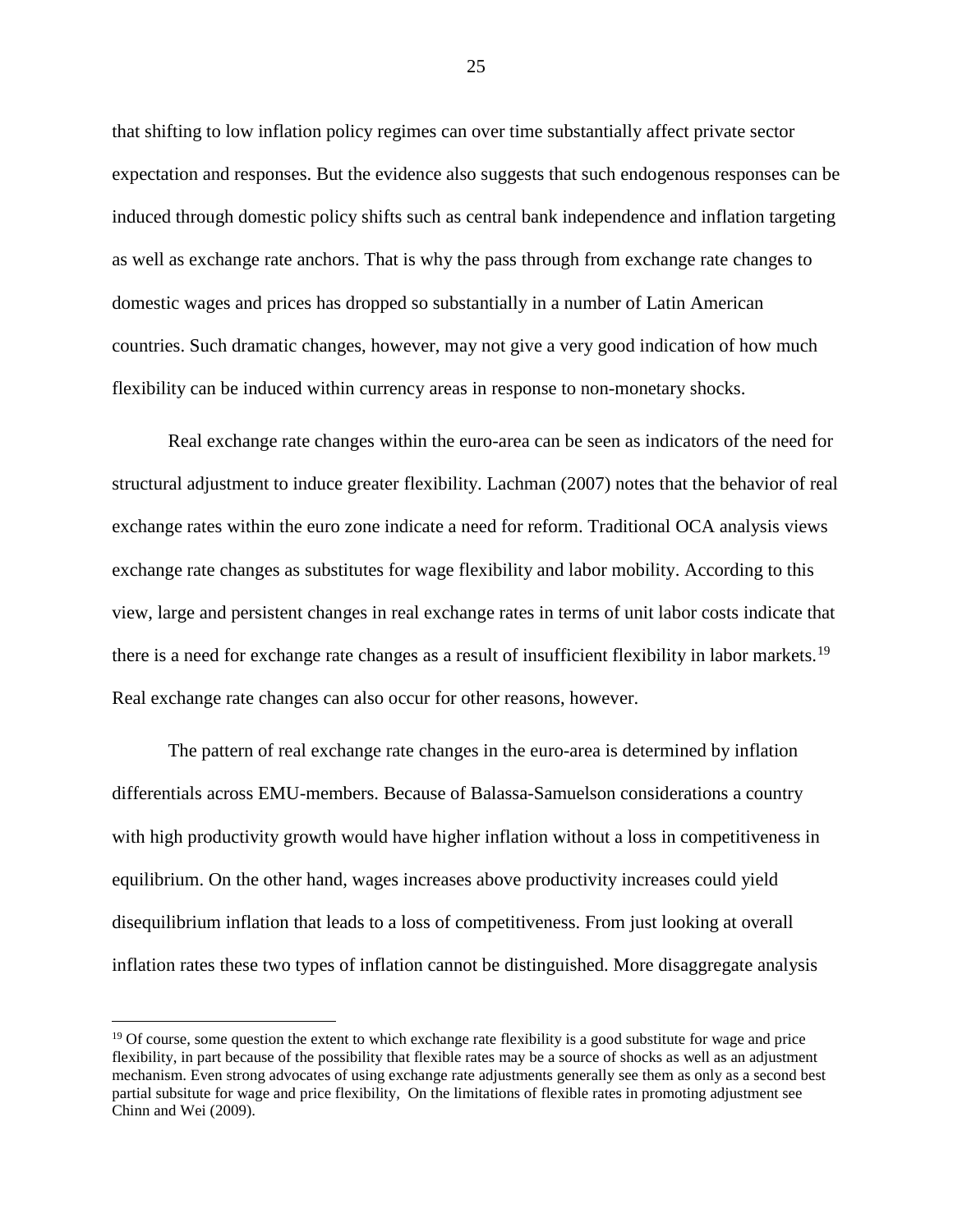suggests that there has been substantial internal disequilibria within the euro zone, not just Balassa-Samuelson inflation differentials.

Both producer prices and unit labor costs have diverged substantially among EMU members since 1999. Andrén and Oxelheim (2006) show, for example, that the ratio of producer prices in Portugal to those in France has increased more than 30 percent since 1999. Over the same period on some measures there has been about a 15-percentage point divergence in competitiveness between Italy and Germany.

The Euro $\omega$  10 report notes that the maximum competitiveness gain, 15 percent, has been experienced by Germany while the maximum loss, 15 percent, was experienced by Spain and Ireland. Other countries experiencing substantial losses were Greece, Italy, Portugal and the Netherlands. The report also notes that a striking feature of gains and losses has been their persistence. Whether a loss in competitiveness in a country represents a need for labor market reform depends on the starting point and the cause of the loss. For example, Ireland may have entered the euro area at a high real exchange rate. If so the real exchange rate change represents an adjustment towards a sustainable rate. Various shocks may also cause changes in equilibrium real exchange rates. On the other hand, the losses of competitiveness experienced by Portugal, Greece and Italy appear likely to be indicators of serious deficiencies in their adjustment mechanisms. To date there has been little evidence of strong internal adjustment mechanisms operating to reduce imbalances within the euro zone (See Wihlborg, Willett, and Zhang (2009)). As Marsh (2009) comments, "The danger for the euro's next decade is that necessary structural changes in uncompetitive industries will be faced by rising unemployment." (p. 253)

The overall experience on labor market and structural reforms in the euro area is well captured in the following quote from the former Dutch central banker, Andre Szasz, who helped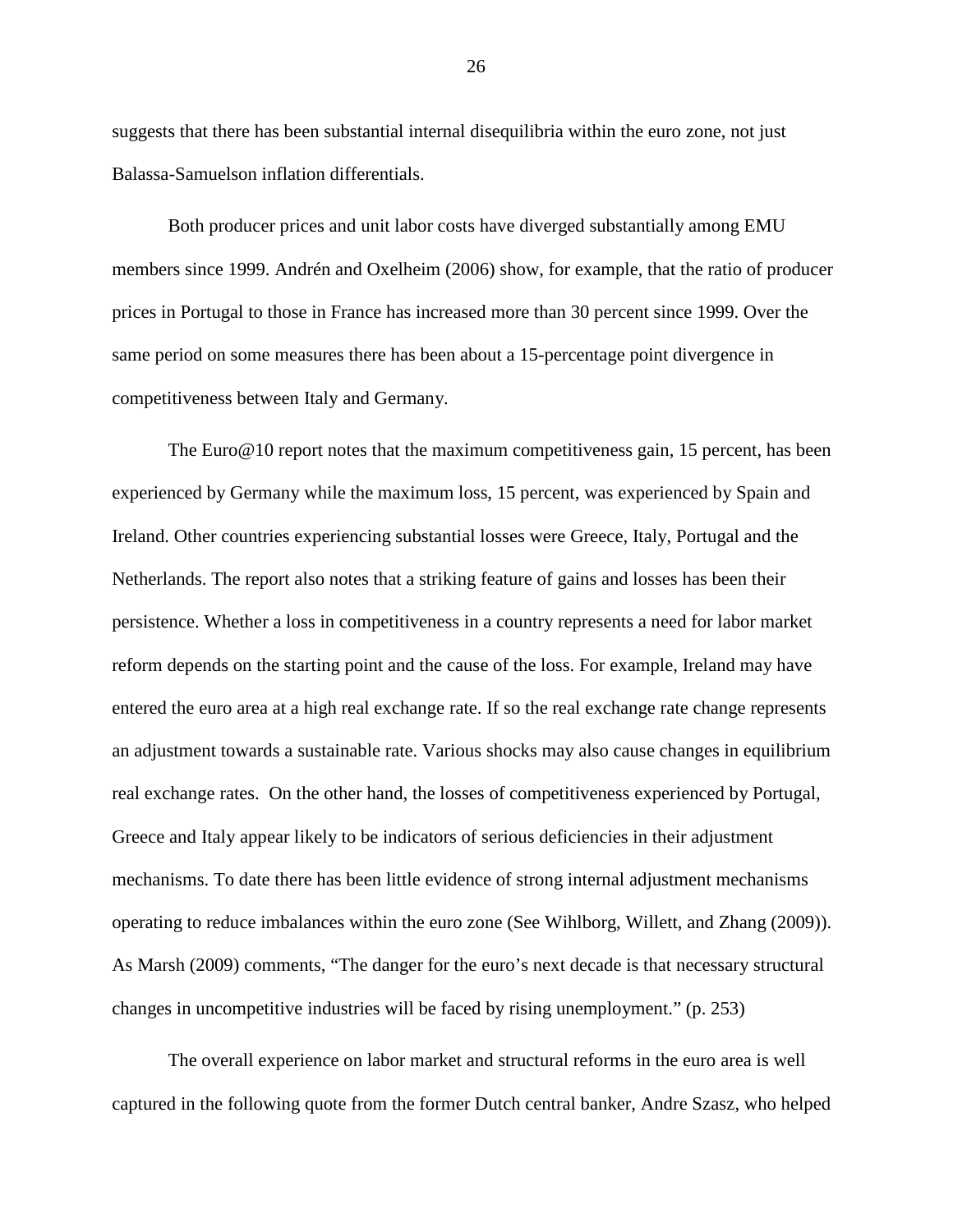negotiate the Maastricht Treaty. Interviewed with respect to the June 2008 celebration of the tenth anniversary of the creation of the euro, he stated, "We always knew that a one-size-fits-all would cause problems. What we hoped for was flexible non-monetary policies [such as labor market liberalization]. With the benefit of hindsight, this was not a realistic expectation<sup> $20$ </sup>

### **5. Concluding Remarks**

The euro has proved neither to be the disaster that the strongest critics predicted nor the rose garden envisioned by some of its strongest supporters. One theme that runs through our look at the early years of economic performance under the euro is that we must be careful about drawing lessons from simple before and after comparisons. Eichengreen (2008) emphasizes how any evaluation of the EU and the EMU experiences depends on the choice of the counter-factual. It is not always easy to distinguish between the effects of EU wide initiatives and the effects of the euro itself.<sup>[21](#page-28-1)</sup> Similarly, effects of policy regime shifts within the EMU are not easily separated from currency union effects. In considering developments in international trade and macroeconomic performance a look at the experiences of some of the other European countries suggests that developments for the euro countries may have been heavily influenced by broader trends, not just the creation of the euro. Thus, for example, while the introduction of the common currency has been accompanied by a rapid growth of trade among members, trade has also grown rapidly between members and non-members. Likewise, while the correlations of growth rates among euro countries rose substantially after the creation of the euro, the correlations of the

<span id="page-28-0"></span><sup>&</sup>lt;sup>20</sup> Quoted in NYT "An impossible Dream, the Euro finds its way" June 3, 2008, c3.

<span id="page-28-1"></span><sup>&</sup>lt;sup>21</sup> This is also emphasized by Coeure(2004).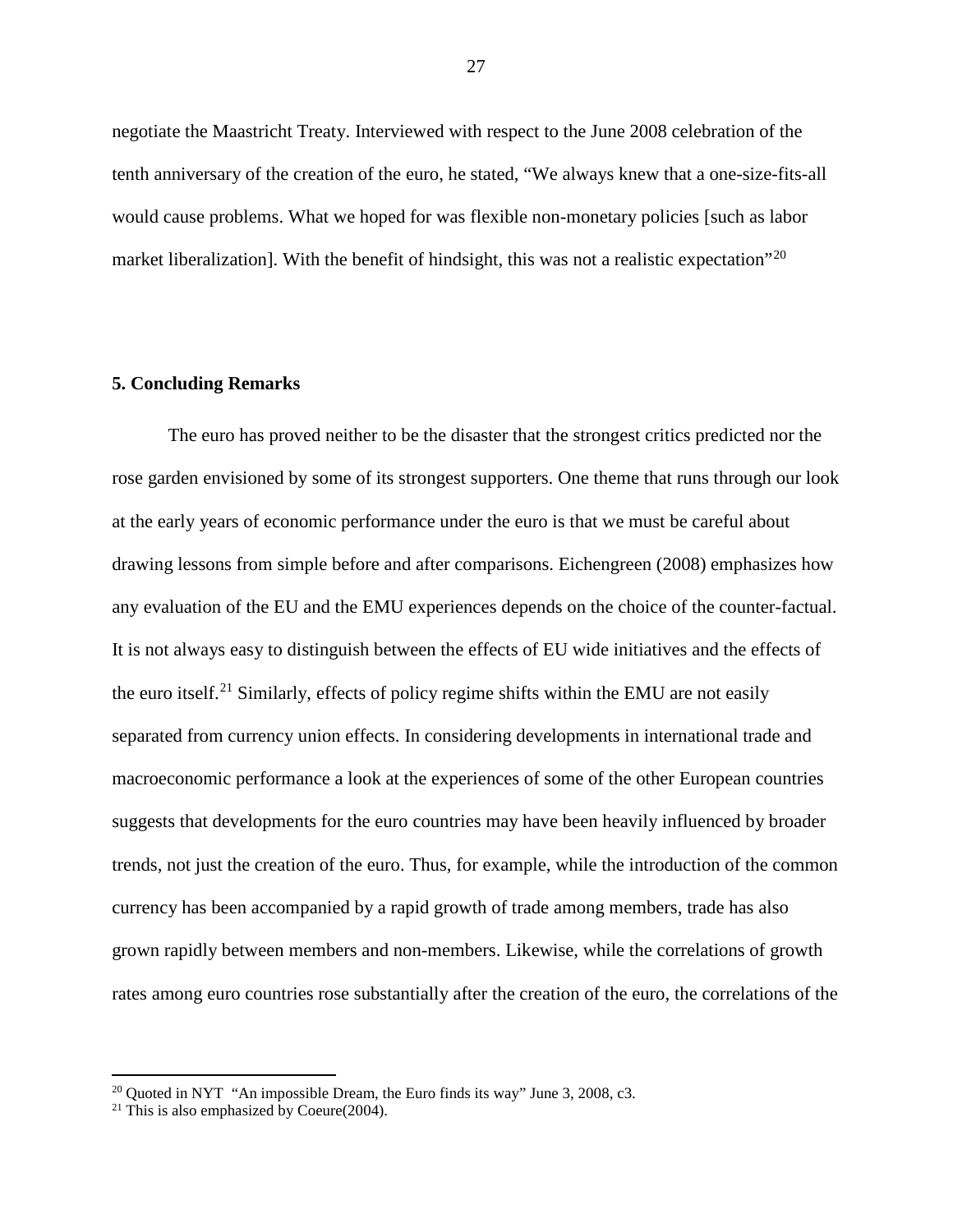non-euro European countries with the euro countries rose even more, so clearly something besides just the creation of the euro was going on.

 Another important research need is for more theoretical analysis of the expected time horizons for different types of endogenous effects. For example, both Frankel and Rose (1998) and the UK Treasury have suggested that the full trade effects of currency unions may take decades, but we are not aware of any theoretical work that has directly addressed this issue. There has been little attention to the time frame over which endogenous responses in labor market flexibility and macro policy coordination should be expected. One set of reasoning, based on capitalizing on the political momentum of the creation of the euro, would suggest that such effects should begin to appear rather quickly.

In optimistic scenarios, forward-looking individuals foresee the changes in circumstances and undertake actions to ward off crises before they occur. There does appear to have been a good deal of such anticipatory action in the run up to the creation of the euro, but since then there have been disturbing signs of reform fatigue. Marsh (2009), for example, notes the "slackening of economic reforms in EMU members like Italy, Portugal, and Greece, which had earlier been spurred into necessary adjustment either by the need to qualify for EMU, or by periodic foreign exchange crises." (p. 9)

This suggests that in future efforts at currency unification the focus should be placed on entry conditions more than on hopes on subsequent reforms after entry. If failure to reform sufficiently leads to major crises, this may provide a second, albeit less attractive, route to reform. The political economy literature stresses that it often requires major crises to prompt major reform efforts. Unfortunately the developments in the euro zone to date do not rule out the possibility that major crises may be needed to stimulate the types of reforms envisioned by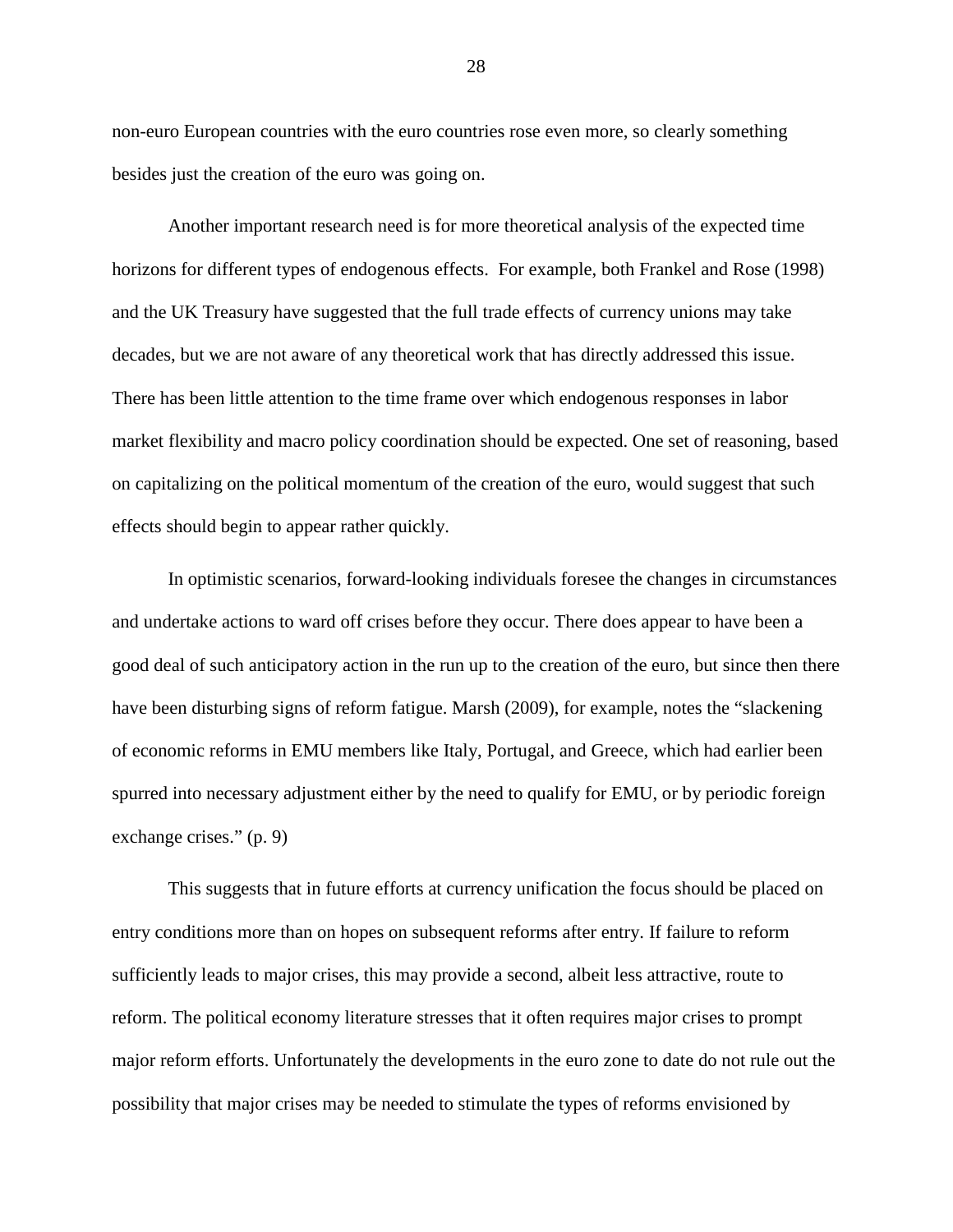endogenous OCA optimists. The Financial Times writes "The problem in Italy, from Frankfurt's perspective, is that the 'pain threshold' that would prompt real change has apparently still not been reached in Italy" (3-21-06, p.4). Of course, crises can also stimulate populist backlashes and increased government interventions that reduce efficiency. It is too early yet to tell how the current global financial crisis will affect the internal adjustment mechanisms of the euro but the initial signs are not encouraging. The New York Times reports that "Leaders who once spoke optimistically of fundamental changes aimed at enhancing productivity have turned to the more prosaic tasks of protecting jobs and avoiding painful political choices" (Schwartz and Saltmash (2009)). This reminds us that in the short run efforts to protect jobs may lead to less rather than more flexibility in the economy.

Given the relevance of political economy considerations, there is no good reason to expect that endogenous responses or spillovers would follow the same pattern in all countries. Certainly there have been substantial differences in some of the endogenous responses to the euro across member countries so far. It will be highly useful if future economics and political economy research can help lead to better understanding of the major causes of these differences. Size suggests itself as one explanatory variable (see the discussion in OECD 2007), and initial institutions structures and political configuration as others. The strength of status quo biases is likely to vary substantially across both policy areas and countries. As De Grauwe and Mongelli suggest, historical and cultural considerations may also be important. Particularly intriguing is the question they raise of whether different motivations for monetary union would be likely to affect the endogeneities generated. In approaching such issues we see considerable scope for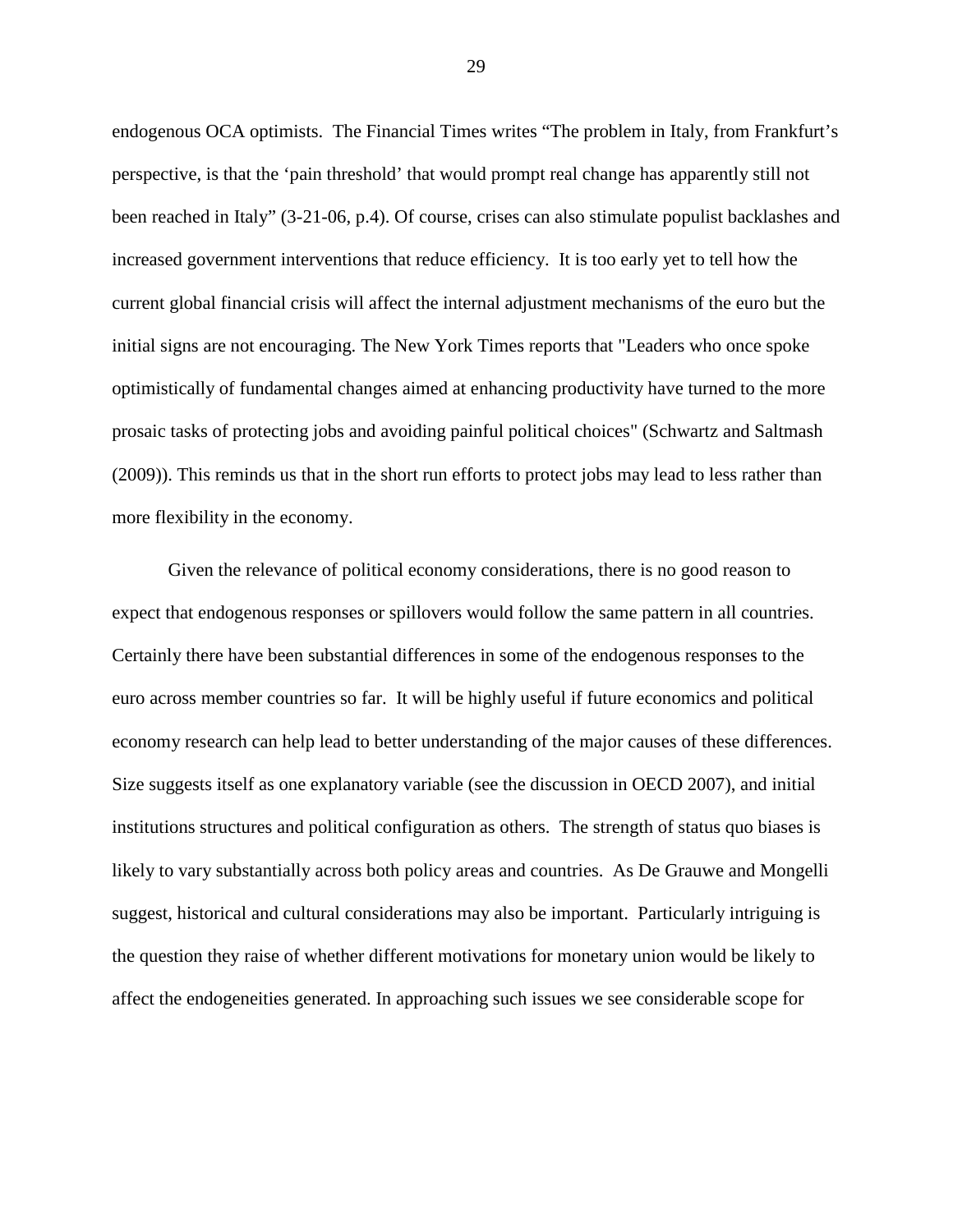cross-fertilization between the literature on endogenous OCA analysis and the rich, if diffuse, literature on spillovers in the neofunctionalist literature on regional integration<sup>22</sup>.

<span id="page-31-0"></span> $22$  For recent discussion of this latter literature, see the analysis and references in Sandholtz and Sweet (1998), and Srisorn, and Willett (2009).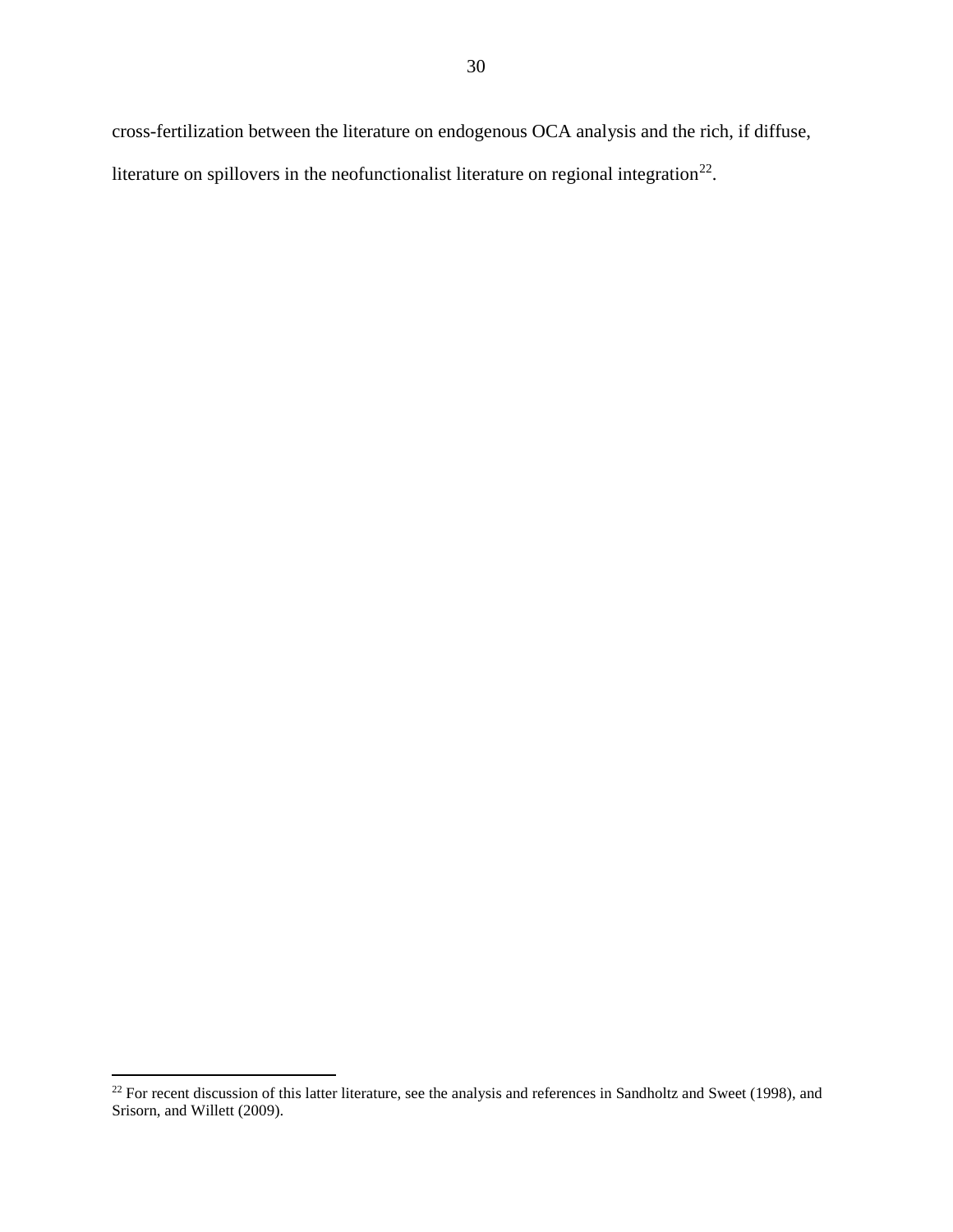## **References**

- Alesina, A. and Giavazzi, F. (2006) *The Future of Europe: Reform or Decline?* (Cambridge: MIT press).
- Altavilla, C. (2004) "Do EMU Members Share the Same Business Cycle?" *Journal of Common Market Studies*, Vol. 42, No. 5, pp. 869-96.
- Andersen, T. M. and Spange, M. (2002) 'International Interdependencies in Fiscal Stabilization Policies'. C.E.P.R. Discussion paper No. 3580.
- Andrén, N. and Oxelherm, L. (2006) 'Exchange Rate and Interest-Rate Driven Competitive Advantages in the EMU'. The Research Institute of Industrial Economics working paper No. 576.
- Andrews, D. M. and Willett, T. (1997) 'Financial Interdependence And the State: International Monetary Relations at Century's End'. *International Organization*, Vol.51, No.3, pp. 479-551.
- Apanard, A., O. Permpoon, and C. Wihlborg (2009). 'The Impact of EMU, Exchange Rate and Monetary Regimes on Trade Flows." May.
- Artis, M. (2003) **'**Reflections on the Optimal Currency Area (OCA) Criteria in the Light of EMU'. *[International Journal of Finance & Economics](http://www3.interscience.wiley.com.ezproxy.libraries.claremont.edu/cgi-bin/jhome/15416)*, Vol.8, No.4, pp. 297-307.
- Asdrubali, P., Sørensen, B., and Yosha, O. (1996) 'Channels of Interstate Risk Sharing: United States 1963-1990'. *Quarterly Journal of Economics* , Vol.111, No. 4, pp. 1081-1110.
- Baldwin, R. B. (2006) 'The Euro's Trade Effects'. European Central Bank working paper, No. 594.
- Bernanke, B. S. (2005) 'The Euro at Five: An Assessment'. In Posen, A. S. (ed)*The Euro at Five: Ready for a Global Role?* (Washington, DC: Institute for International Economics).
- Bird, G. and T.D. Willett (2009) 'The Political Economy of Delayed Devaluation." World Economics.
- Cappiello, L., Hördahl, P., Kadareja, A. and Manganelli, S. (2006) 'The Impact of the Euro on Financial Markets'. European Central Bank working paper No. 598.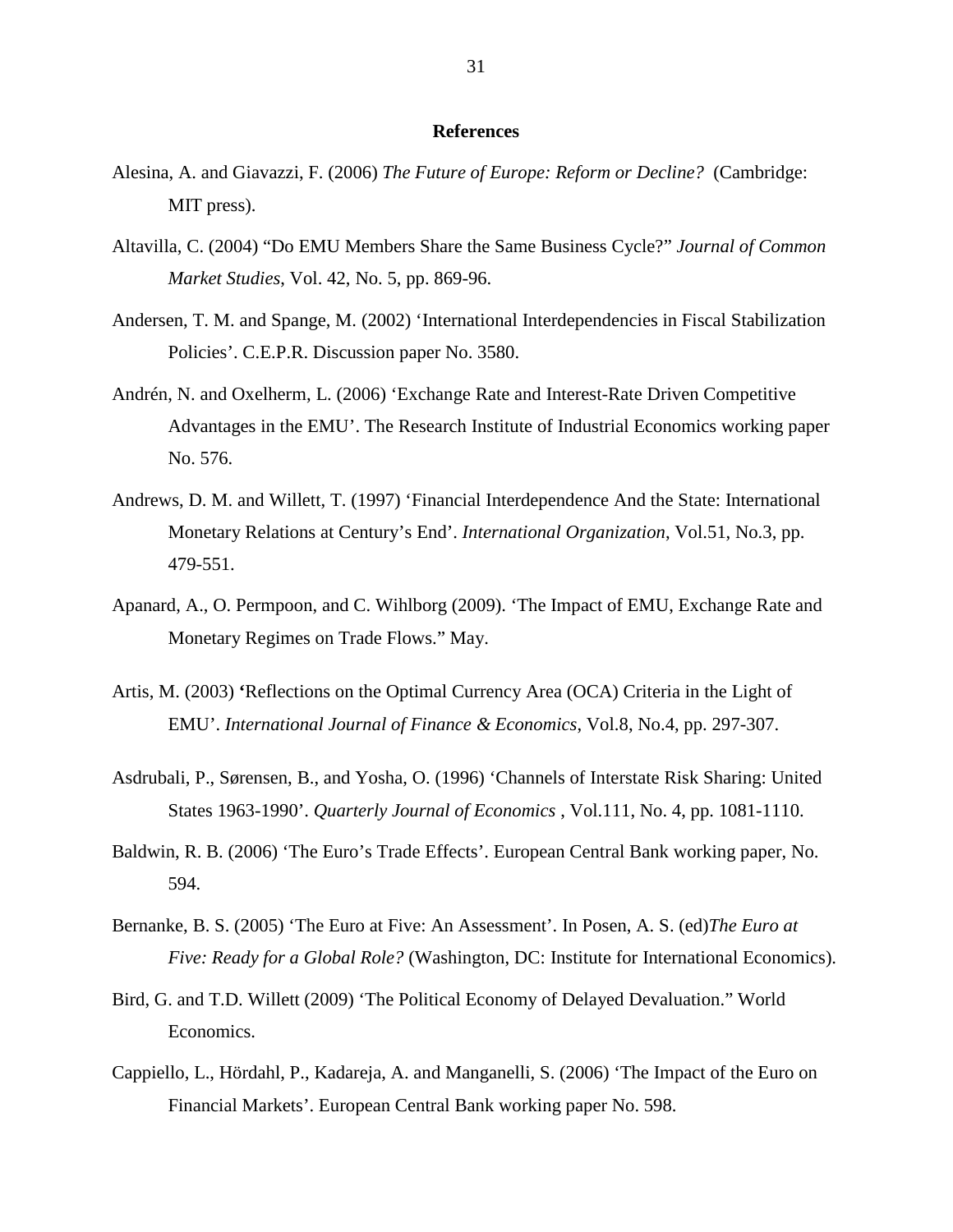- Chinn, M. and S. J. Wei. (2009). 'A Faith-based Initiative Meets the Evidence: Does a Flexible Exchange Rate Regime Really Facilitate Current Account Adjustment?' NBER Discussion Paper.
- Clark, W. (2003) *Capitalism Not Globalism* (University of Michigan Press).
- Cohen, D. and Follette, G. (1999) 'The Automatic Fiscal Stabilizers: Quietly Doing Their Thing' Board of Governors of the Federal Reserve System (US).
- Corsetti, G. and Pesenti, P. (2001) 'Self-Validating Optimum Currency Areas'. Paper for 5<sup>th</sup> Annual International Economic Conference, October 11-12, 2002, University of California, Santa Cruz.
- Coeure, B. (2004). The Narrow Road to the Single Asian Currency: Lessons from Optimal Currency Areas and the Euro. In De Brouwer, G. and Kawai M. (eds), Exchange Rate Regimes in East Asia, Routledge, London.
- Crowley, P. (2006) ['Do the Comovements of Business Cycles in the EU Suggest an OCA?](http://www.wlu.ca/viessmann/EUSA_WS/Crowley.pdf)  [Evaluation using Model-based Cluster Analysis'.](http://www.wlu.ca/viessmann/EUSA_WS/Crowley.pdf) Paper prepared for workshop on Whither EU Integration and Cooperation, Wilfred Laurier University, April 28, 2006.
- De Haan, J., Inklaar, R. and Jong-a-Pin, R. (2005) "Will Business Cycles in the Euro Area Converge? A critical Survey of Empirical Research" CCSO Working Paper 2005/08.
- De Grauwe, P. and Mongelli, F. P. (2005) 'Endogeneities of Optimum Currency Areas: What Brings Countries Sharing a Single Currency Closer Together?'. Europoean Central Bank working paper No.468.
- De Grauwe, P. (2006) 'On Monetary and Political Union'. Paper for the conference on Perspectives on Monetary, Financial, and Economic Integration at Kelley School of Business, Indiana on April 7 and 8, 2006.
- Dermine, J. (2003) 'The New World of Euro Banking'. In Mullineux, A.W. and Murinde, V. (Eds) *Handbook of International Banking* (Cheltenham, U.K. and Northampton: Edward Elgar).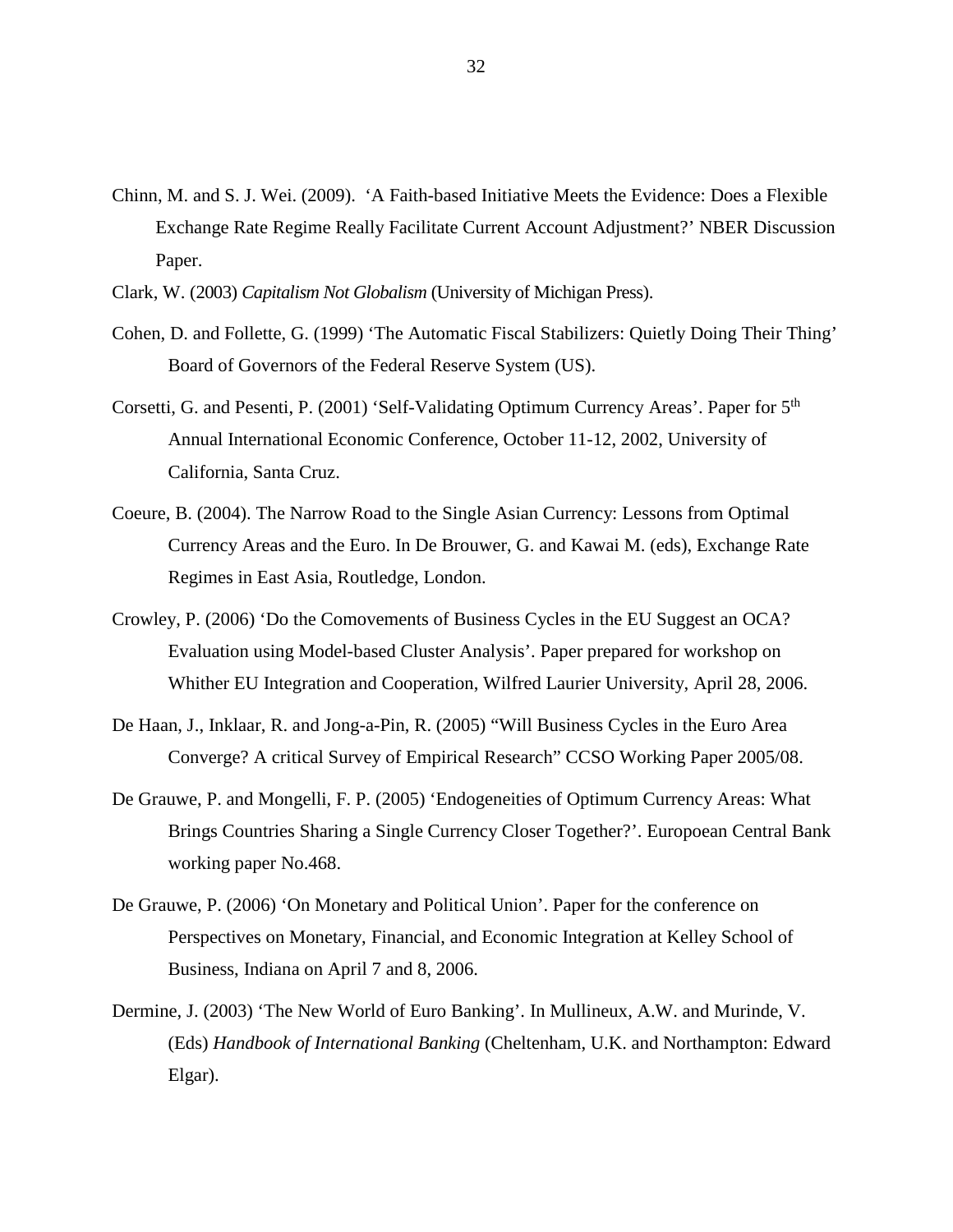- Dominguez, Kathryn M. E. (2006) 'The European Central Bank, the Euro and Global Financial Markets'. National Bureau of Economic Research.
- Duval, R. and Elmeskov, J. (2006) 'The Effects of EMU on Structural Reforms in Labour and Product Markets'. European Central Bank working paper, No. 596.
- Eichengreen, B. (2002) 'When to Dollarize'. *Journal of Money, Credit and Banking*, Vol.34, No.1 (Feb.), pp.1-24.
- Eichengreen, B. and A. Boltho (2008), "The Economic Impact of European Integration", CEPR Discussion Paper No. 6820.
- Eiling, E., B. Gerard and F. de Roon (2005) 'International Diversification in the Euro Zone: The Increasing Riskiness of Industry Portfolios' mimeo, Tilburg University, dept of Finance.
- European Commision (2008), EMU@10: Successes and Challenges after 10 Years of Economic and Monetary Union", Directorate General for Economic and Financial Affairs, Brussels
- Faruqee, H. (2004) 'Measuring the Trade Effect'. IMF Working Paper WP/04/154.
- Flood, R.P. and A.K. Rose (2009) 'Inflation Targeting and Business Cycle Synchronization.' UCSC Conference. Preliminary and Incomplete.
- Forbes, K. J. (2005) 'Financial Market Integration, the Euro, and the Role of Growth'. In Posen, A. S. (ed) *The Euro at Five: Ready for a Global Role?* (Washington, DC: Institute for International Economics).
- Frankel, J. and Rose, A. (1998) 'The Endogeneity of Optimum Currency Area Criteria'. *The Economic Journal*, Vol.108, No.449, pp. 1009-1025.
- Frieden, J., P. Ghezzi, and E. Stein (2001) 'Politics and Exchange Rates: A Cross Country Approach' in Frieden and Stein (eds), Politics and Exchange Rates: A Cross Country Approach to Latin America. Johns Hopkins Press, Baltimore.
- Gaspar, V. and Philipp H. (2005) 'The Euro and Money Markets: Lessons for European Financial Integration'. In Posen, A. S. (ed) *The Euro at Five: Ready for a Global Role?* (Washington, DC: Institute for International Economics).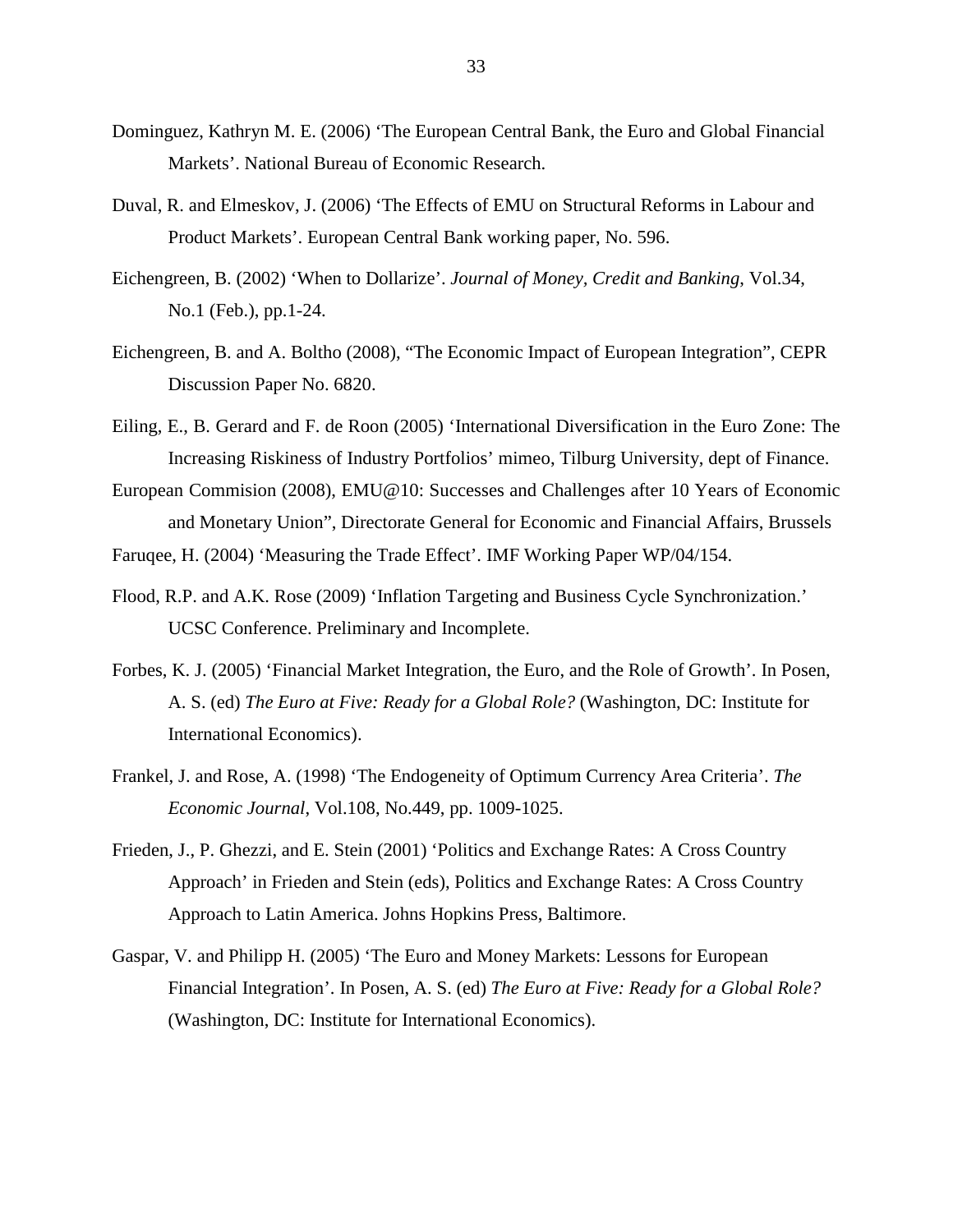- Giannone, D. and Reichlin, L. (2006) 'Trends and Cycles in the Euro Area: How Much Heterogeneity and Should We Worry About It?'. European Central Bank working paper No. 595.
- Glick, R. and C. Wihlborg (1985) 'Price and Output Adjustment, Inventory Flexibility, and Cost and Demand Disturbances.' The Canadian Journal of Economics / Revue canadienne d'Economique, Vol. 18, No. 3 (Aug., 1985), pp. 566-573.
- **Glick, R. and C. Wihlborg (1997), "Exchange Rate Regimes and International Trade" in Cohen, B.(ed), International Trade and Finance, Essays in Honor of Peter Kenen, Cambridge Univ. Press, 1997**
- Goodhart, C. (1995) 'The Political Economy of Monetary Union'. In Kenen, P. B. (ed) *Understanding Interdependence: The Macroeconomics of the Open Economy* (Princeton: Princeton University Press).
- Hairault, J., Henin, P. and Portier, F. (1997) *Business cycles and macroeconomic stability: Should we rebuild built-in stabilizers?* (Kluwer Academic Publisher).
- Hallerberg, M., Rolf, S. and von Hagen, J. (2004) 'The Design of Fiscal Rules and Forms of Governance in European Union Countries' European Central Bank working paper No. 419.
- Hallerberg, M. (2004) *Domestic Budgets in a United Europe: Fiscal Governance From the End of Bretton Woods to EMU* (Cornell University Press).
- HM Treasury (2003) 'UK Membership in the Single Currency: An Assessment of the Five Tests'. Available at: <<http://www.hm-treasury.gov.uk>>.
- HØj, J., Galasso, V., Nicoletti, G. and Dang, T. (2006) 'The Political Economy of Structural Reform: Empirical Evidence from OECD Countries'. OECD Economics Department Working Papers No.501.
- Lachman, D. (2007) 'The Real Reform Needed to Secure the Euro's Future'. *Financial Times*, 1 March 1, pp.13.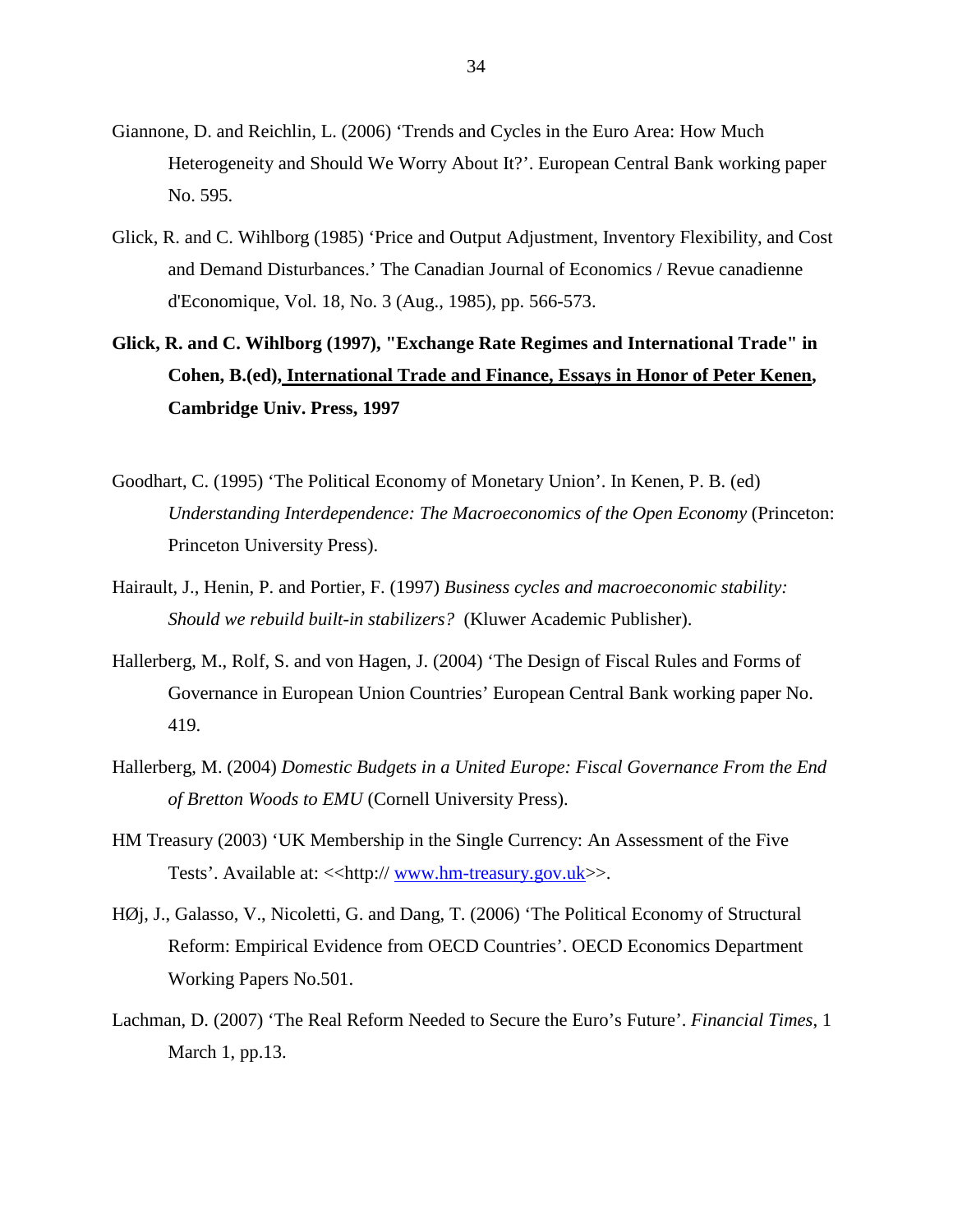- Lee, J. and Shin, K. (2004), 'Exchange Rate Regimes and Economic Linkages'. Unpublished paper.
- Marinheiro, C. F. (2003) 'Output Smoothing in EMU and OECD: Can We Forego Government Contribution? A Risk Sharing Approaches'. CESifo working paper No. 1051.
- Marsh, D. (2009) 'The Euro: The Politics of the New Global Currency.' Yale University Press.
- Martin, P., Westbrook, J. R. and Willett, T. (1999) 'Exchange Rate Based Stabilization Policy in Latin America'. In *Exchange-rate policies for emerging market economies*, (Westview Press) pp. 141-63.
- Micco, A., Stein, E. and Ordoňez, G. (2003) 'Trade effect'. *Economic Policy* , Vol.18, No. 37, pp.319-356.
- Minford, P. (2006) 'Measuring the Economic Costs and Benefits of the EU'. Paper for the conference on Perspectives on Monetary, Financial, and Economic Integration at Kelley School of Business, Indiana on April 7 and 8, 2006.
- Mongelli, F. P. and Vega, J. L. (2006) 'What Effects is EMU Having on the Euro Area and Its Member Countries?'. European Central Bank working paper No. 599.
- Mongelli, F. P. (2002) 'New" views on the optimum currency area theory: What is EMU telling us?'. European Central Bank working paper No.138.
- Montoya, L.A. and de Haan, J. (2007) 'Regional Business Cycle Synchronization in Europe?'. Bruges European Economic Research Papers No.11.
- OECD (2007) *Going for Growth 2007* (OECD Publishing).
- Persson, T. (2001) "Currency Unions and Trade" *Economic Policy*, vol.16, no. 33, pp. 433 448.
- Rose, A., Lockwood, B. and Quah, D. (2000) 'One Money, One Market: The Effect of Common Currencies on Trade'. *Economic Policy*, vol. 15, no. 30 (April), pp. 7-45.
- Sandholtz, W. and A.S. Sweet (1998) 'European Integration and Surpanational Governance.' Oxford University Press.
- Schwartz,N. and M. Saltmash (2009) 'Crisis Leaves Europe in Slow Lane' New York Times September 10, pB1.